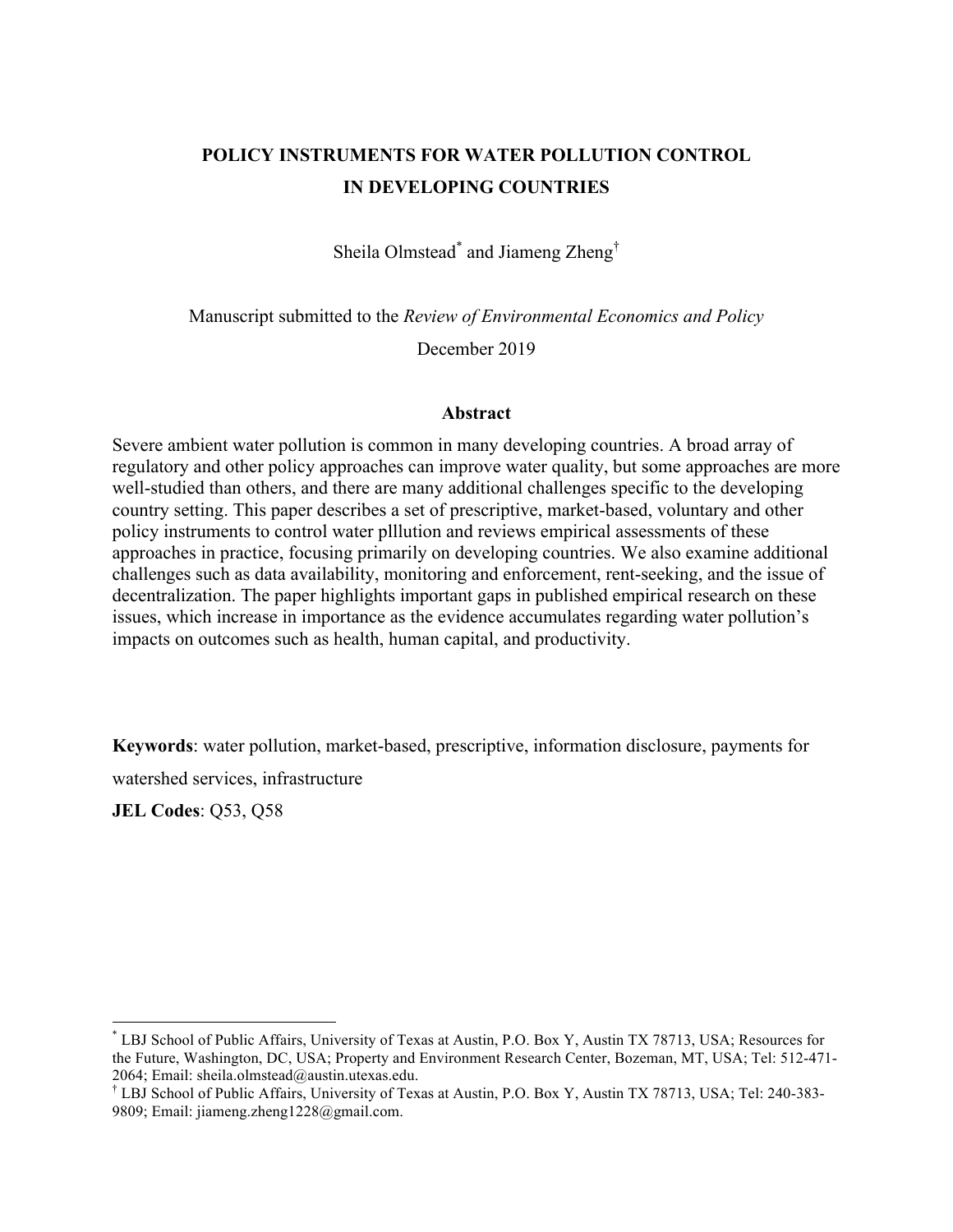#### **Policy Instruments for Water Pollution Control in Developing Countries**

Sheila Olmstead and Jiameng Zheng

# **1. INTRODUCTION**

Severe water pollution problems are widespread in developing countries. Within the monitored areas of China's main river systems, for example, only 28 percent have water suitable for drinking, and about one-third do not meet the country's lowest ambient water quality standards, making these rivers unsuitable even for irrigation (World Bank 2006). Dissolved oxygen levels – an important indicator of healthy aquatic ecosystems – in China, Brazil, India, and Indonesia (the four most populous developing countries) are well below average levels in industrialized countries (Greenstone and Jack 2015). Major river systems in developing countries are highly impaired; India's Ganga River, alone, receives point source pollution amounting to more than 1.3 billion liters of untreated domestic waste and 260 million liters of untreated industrial waste, in addition to agricultural and urban runoff (Dakkak 2016). This paper examines a range of solutions to the stark ambient water pollution problems that exist in many developing countries, and what is known from the empirical economics literature about the effectiveness of these solutions.

Water pollution control in developing country settings may generate substantial benefits. Ambient water pollution has human health impacts in these settings (Ebenstein 2012, Do et al. 2018). Poor water quality may also reduce agricultural output (Hagerty 2019), educational outcomes (Zhang and Xu 2016), and labor productivity (Meeks 2017). Damages to recreational opportunities and other ecosystem services in polluted surface water in developing countries have also been monetized (Beharry-Borg and Scarpa 2010, Choe et al. 1996, Day and Mourato 2002, Mishra 2017). If they are to be net beneficial, how should reductions in municipal, agricultural and industrial water pollution be achieved in developing countries? The standard economic prescription would be to use market-based policy instruments to reduce pollution costeffectively. Even in industrialized countries, however, this standard prescription for marketbased policy instruments has proven more difficult to fill for water pollution than for air pollution.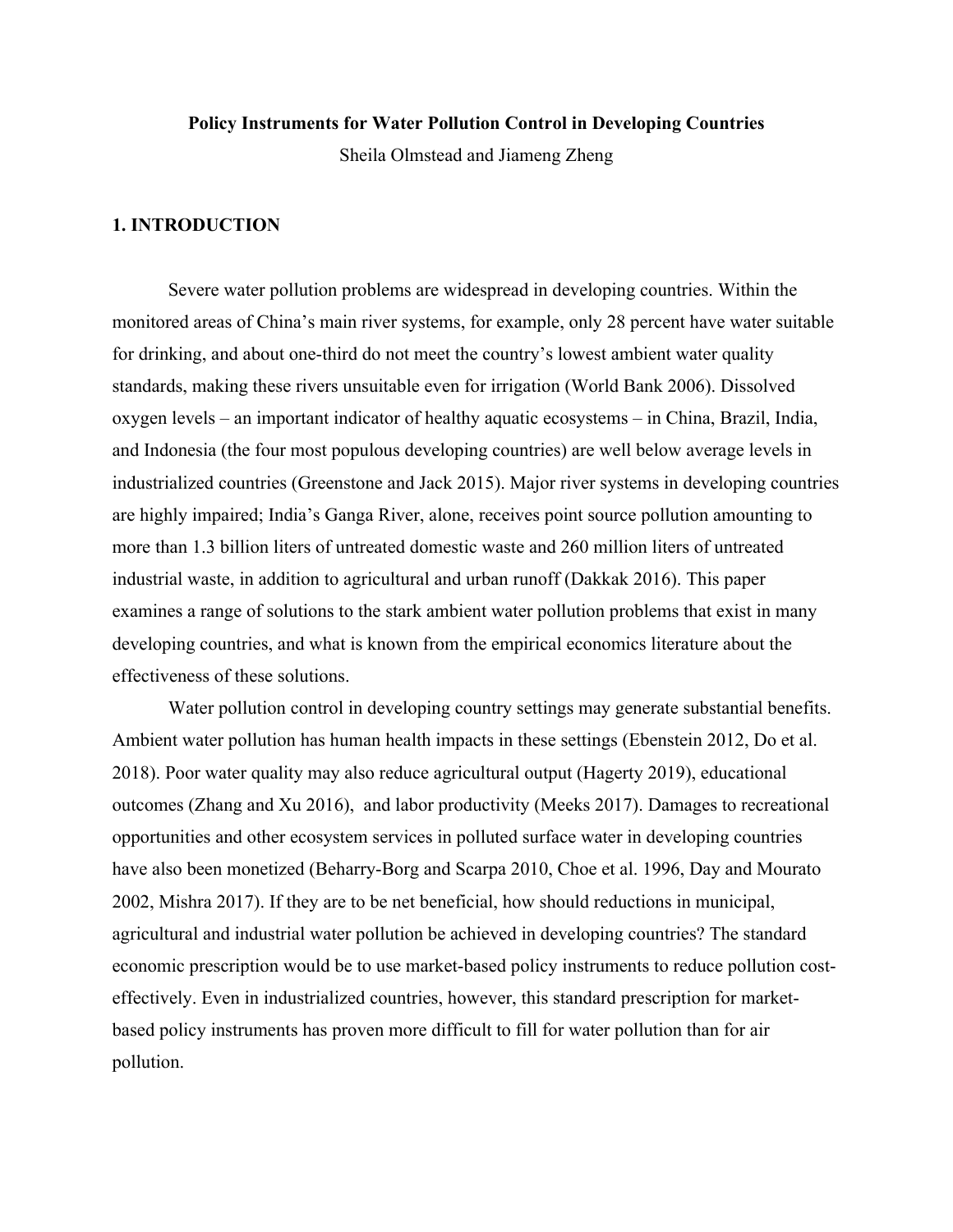This paper proceeds as follows. In Section 2, we describe the menu of policy instruments used to control ambient water pollution: prescriptive approaches, market-based approaches, information disclosure, voluntary approaches, and infrastructure investments. We focus primarily on developing countries, mentioning research from industrialized countries where appropriate. Section 3 considers challenges for water pollution control policies in developing country settings: sparse and/or poor quality data, and threats to the effectiveness or efficiency of water pollution policies related to weak monitoring and enforcement, rent-seeking, and other issues. Section 4 summarizes the gaps in the empirical literature on water pollution policy impacts, and Section 5 concludes.

# **2. WATER POLLUTION POLICIES AND EMPIRICAL EVIDENCE OF THEIR EFFECTIVENESS**

### **2.1 Prescriptive policies and their application**

The standard approach to environmental regulation tends toward an array of policy instruments known as "command-and-control" (CAC) or prescriptive approaches, which regulate the behavior or performance of individual factories, power plants, and other commercial and industrial facilities. For example, a technology standard requires firms to use a particular pollution abatement technology. A performance standard allows polluters more leeway in the choice of control technology, imposing a ceiling on total emissions in a period, or a maximum allowable emissions rate. Most existing water quality regulations in industrialized countries use these approaches. For example, the Clean Water Act (CWA) -- the central set of water pollution regulations in the United States -- relies primarily on a set of effluent standards, implemented through point-source permitting, in addition to substantial federal funding for the expansion and improvement of municipal wastewater treatment.

Developing countries, likewise, regulate water pollution primarily through the use of standards. For example, India's National River Conservation Plan (NRCP), starting in 1985, established a set of designated uses for surface waters and prescribed a set of approaches for achieving levels of water quality appropriate to those designated uses. However, while the NRCP prescribes the construction of sewage treatment plants and other capital investments to reduce water pollution, it does not provide a dedicated source of revenues to fund those investments.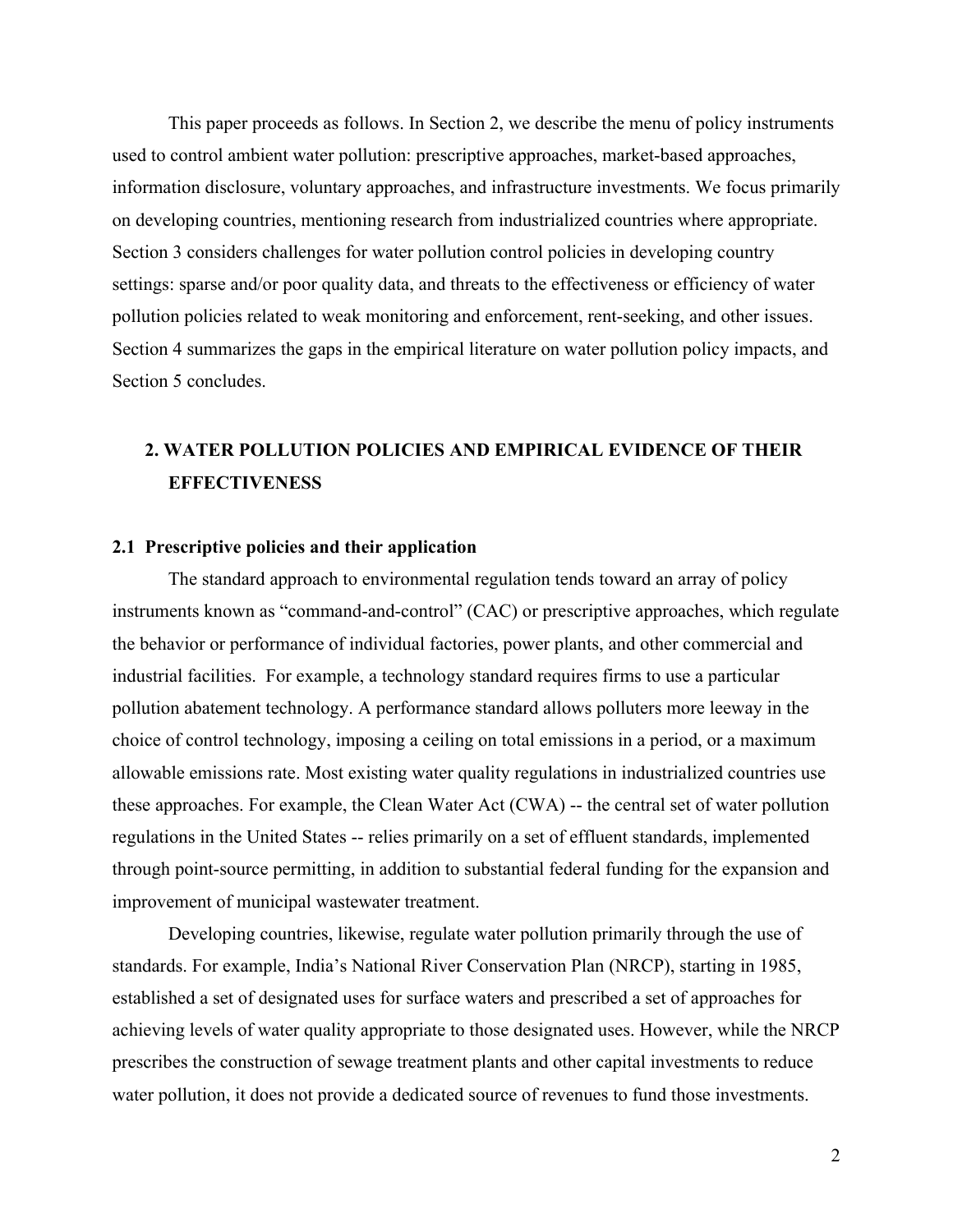Greenstone and Hanna (2014) find that India's NRCP has not reduced water pollution concentrations in river segments covered by the Plan. They attribute this failure to weak institutional support for the NRCP's goals, and low public demand for ambient water quality improvements.

In China, the current primary policy on water pollution reduction is the Water Pollution Prevention and Action Plan, or the "Water Ten Plan" (State Council 2015). The Water Ten Plan establishes a sets of targets for water pollution reduction and lays out approaches to achieve the requirements, such as setting pollution reduction targets for small factories in 10 polluting industries and shutting down those that fail to meet targets. The Water Ten Plan also requires plants in ten major polluting industries to install particular abatement technologies. For instance, all paper and pulp factories in China are required to switch to Elemental Chlorine Free (ECF) or even Total Chlorine Free (TCF) bleaching technologies. Because the Water Ten Plan was passed recently, it may be possible to estimate the impacts, benefits and costs of it in the future.

### **2.2 Market-based policies**

Market-based policy instruments (MBIs) are decentralized, focusing on aggregate or market-level outcomes, such as total pollution levels or total emissions, rather than the activities of individual facilities. One such approach is to tax negative externalities, and to subsidize positive externalities.<sup>3</sup> Under a uniform tax, marginal abatement costs are equal across firms, generating the least-cost allocation of emissions reductions. In the water pollution context, marginal damages from water pollution usually vary with the location of the source, so that an efficient tax is differentiated by source, or using tax "zones" recognizing heterogeneity in damages (Boyd 2003). The standard Pigouvian results in economic theory address pollution from point sources; taxing nonpoint source (NPS) pollution – an important share of total pollution in the water context – is considerably more complicated, and has prompted much discussion in the literature (Shortle and Horan 2001).

Tradable pollution permits, or "cap-and-trade" systems, are another market-based approach. The regulator sets an aggregate cap on pollution and allocates the implied number of pollution permits to the regulated community, either by auction or a system of free allocation.

<sup>&</sup>lt;sup>3</sup> In the dynamic context, subsidies can lead to excessive entry into the subsidized industry, and are, thus, not truly equivalent to taxes in their ability to manage externalities efficiently (Baumol and Oates 1988).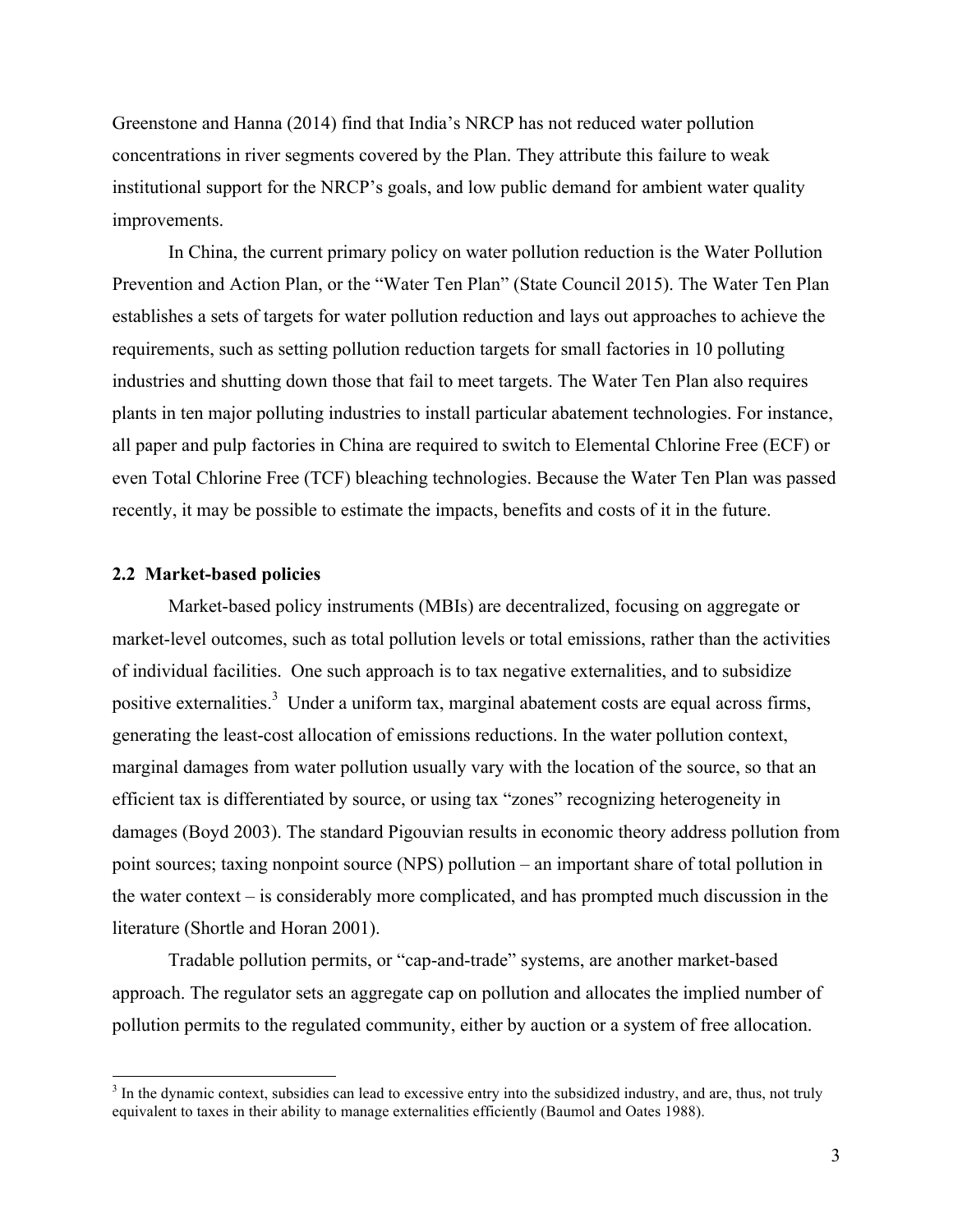The permits are transferable, and when the permit market clears, each firm has equated its own marginal pollution abatement cost with the prevailing permit price, resulting in equal marginal costs across firms – the least-cost allocation of control responsibility. When the marginal damages from water pollution vary with the location of discharge, depending on the characteristics of receiving waters and other factors, establishing location-based trading ratios for each pair of polluters is an efficient approach (Konishi et al. 2015).

Payments for ecosystem services (PES) are another class of market-based approach. Recent work counts 550 active PES programs around the world (Salzman et al. 2018). Where externalities create a divergence between the party or parties who bear the costs of pollution control, and those who enjoy the benefits, incentives provided by contract can potentially resolve the problem. When applied to water pollution control, PES approaches are known as payments for watershed services (PWS). As with taxes and tradable permits, efficient PWS systems must account for spatial and intertemporal heterogeneity (Jack et al. 2008). A cost-effective PWS program maximizes the "bang for the buck" from expenditures and avoids paying for abatement that would take place even without a PWS incentive, for example by using auctions (Ferraro 2008).

Mandatory information disclosure policies, another market-based approach, may correct a type of market failure relevant to the environment – information asymmetry – or may simply provide information that allows consumers to more effectively express their preferences over how their consumption choices affect the provision of public goods in the marketplace (Tietenberg 1998, Powers et al. 2011). Disclosure may affect consumers' demand for polluting firms' goods; firms' stock prices and their ability to hire and retain employees; private citizens' incentive to sue polluters; political support for more stringent pollution control standards or enforcement; and pressure from community groups and nongovernmental organizations. It may also provide new information to managers about plants' discharges and options for reducing them.

# **2.3 Applications of market-based water pollution policies**

*2.3.1 Pollution taxes*. Water pollution taxes are fairly uncommon in industrialized countries. France, Germany and the Netherlands all have systems of water pollution taxes – some dating to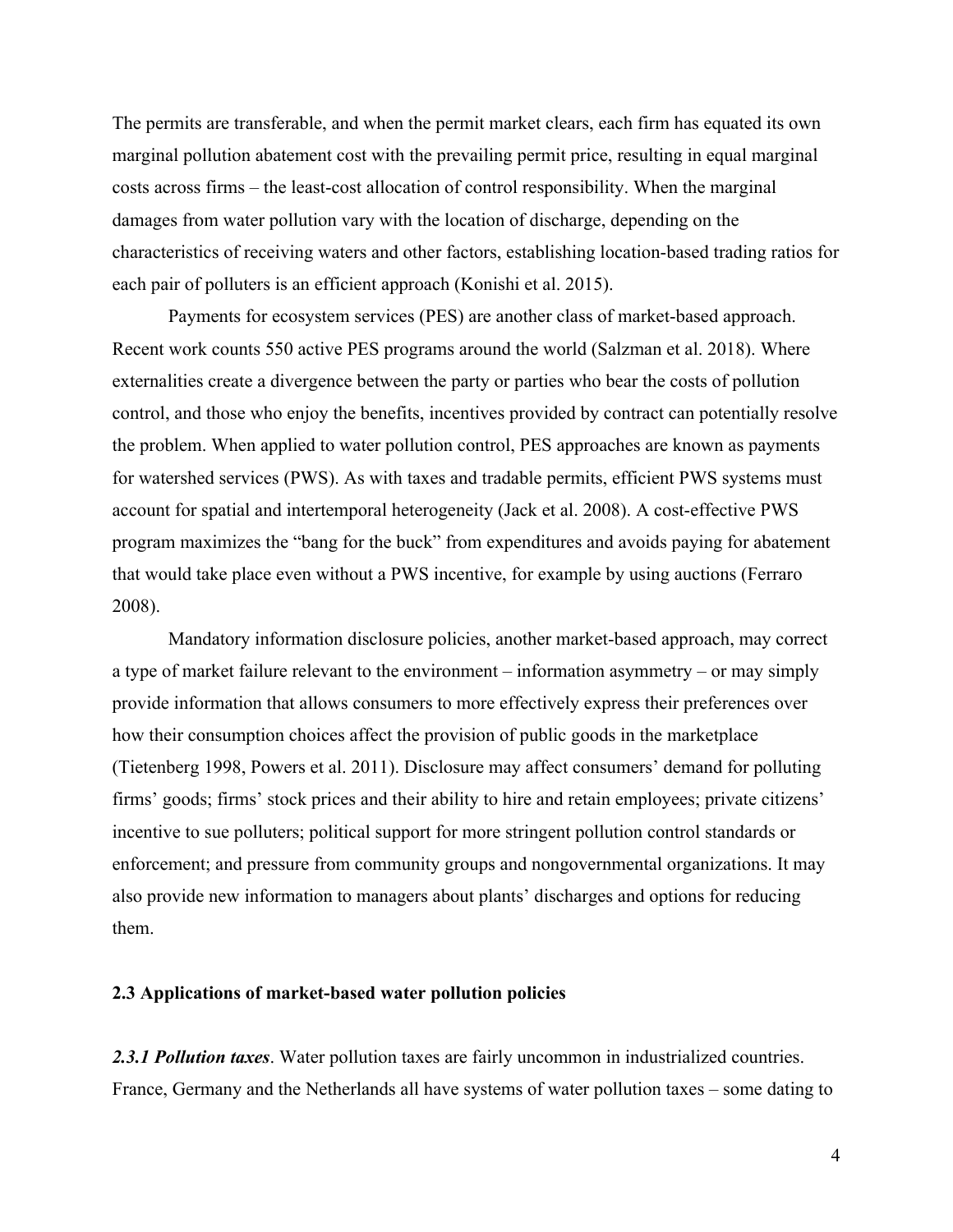the 1970s (Boyd 2003). Of these, only the Dutch water pollution fee system has been statistically associated with a decline in pollution (Bressers 1988).

In contrast, developing countries have experimented with more robust water pollution taxation, and some of these policies have been evaluated econometrically. China's pollution levy system, in place since the early 1980s, initially required industrial plants to pay a fee only on the single pollutant for which the plant exceeded its standard by the greatest amount. Since a 2003 reform, plants must pay levies on the three pollutants with the largest exceedance, and levy rates have increased dramatically. Even before the reform, general equilibrium analyses showed that the pollution levy system reduced emissions (Jiang and McKibbin 2002; Wang and Wheeler 2003). Wang (2002) uses data on plant-level pollution expenditures and finds that industries are strongly responsive to pollution charges but not to CAC requirements. Recent analysis suggests that doubling China's levy for wastewater dumping would avert 17,000 premature deaths from digestive cancers per year at a cost of about \$500 million per year -- a per-life cost that is a fraction of VSL estimates for China (Ebenstein 2012).

A separate environmental tax, the "Pay for Permit" policy, has been applied to industrial COD emissions in the Lake Tai Basin, Jiangsu, China, since 2009. This pilot program charges firms for every unit of pollution, a classic Pigouvian tax. Participating firms must purchase a permit from the local government for each unit of expected COD emissions, with penalties for violations. A difference-in-differences study demonstrates that treated plants reduced emissions by about 40 percent in the first two years post-policy (He and Zhang 2018).

In 1993, Colombia's Law 99 implemented a national discharge fee system. The law mandated that CARs, a set of government-determined regional environmental regulatory authorities charge all polluters a fee per unit of biological oxygen demand (BOD) and total suspended solids (TSS). According to Colombia's environment ministry, nationwide BOD discharges from point sources covered in the program fell 27 percent and TSS discharges fell by 45 percent under the program (Blackman 2006). However, these effects may not be causal. In addition, the new discharge fees were accompanied by more effective permitting, monitoring, and enforcement, as well as increased transparency and accountability of CARs, which may be partially responsible for observed declines in water pollution (Blackman 2006).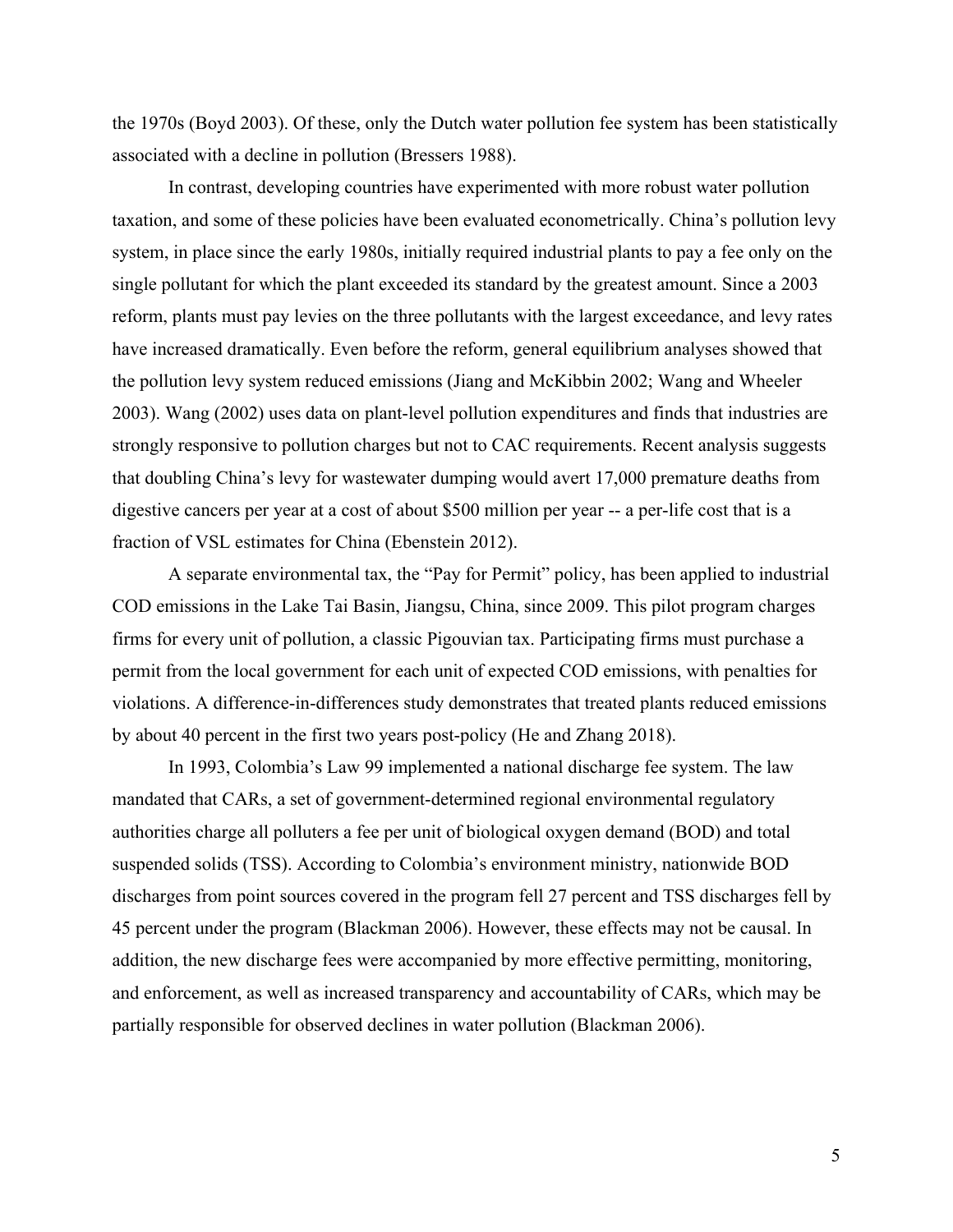In the 1980s, Malaysia began charging a fee on BOD emissions from the palm oil industry. Unpublished studies suggest that the implementation of these fees reduced the BOD load very dramatically, even while palm oil production increased (Vincent et al. 1997).

2.3.2 Tradable permits. The experience with water quality trading in industrialized countries is not much more extensive than experience with water pollution taxes, though there are active programs in Australia, Canada, and the United States. In the United States, while nearly three dozen water pollution trading programs have been established, many have seen no trading at all, and few are operating on a scale that could be considered economically significant (Fisher-Vanden and Olmstead 2013). To our knowledge, none have been rigorously evaluated for either effectiveness or cost-effectiveness.

We can identify no examples of an active water quality trading program in a developing country. The lack of water quality trading programs in these settings is also consistent with the small number of tradable permit policies for air pollution in developing countries. China's emerging cap-and-trade system for carbon dioxide emissions is one example, though it is too early to evaluate that program's effectiveness. The City of Santiago, Chile established a tradable permit program to control air pollution (total suspended particulates) in the 1990s. Assessments of that program's effectiveness do not suggest that it reduced pollution (Coria and Sterner 2010).

*2.3.3. Payments for watershed services*. PWS approaches have been implemented for water pollution control in many industrialized country contexts. For example, the U.S. Conservation Reserve Program (CRP), administered by the U.S. Department of Agriculture, in 2018 paid more than \$1.8 billion to more than 300,000 U.S. farms for environmentally-beneficial practices on 22 million acres (USDA 2018). The CRP's long-term contracts do result in lasting agricultural land retirement (Roberts and Lubowski 2007). Water quality improvement is an important CRP goal, and the likelihood that enrollment of an acre of land will reduce water pollution (for example, by reducing erosion) contributes to the index that determines the annual per-acre payment. Causal estimates of the CRP's water quality impact are not available, though empirical work by the implementing agency suggests that the CRP generates tens of millions of dollars in recreational water quality benefits each year (Feather et al. 1999).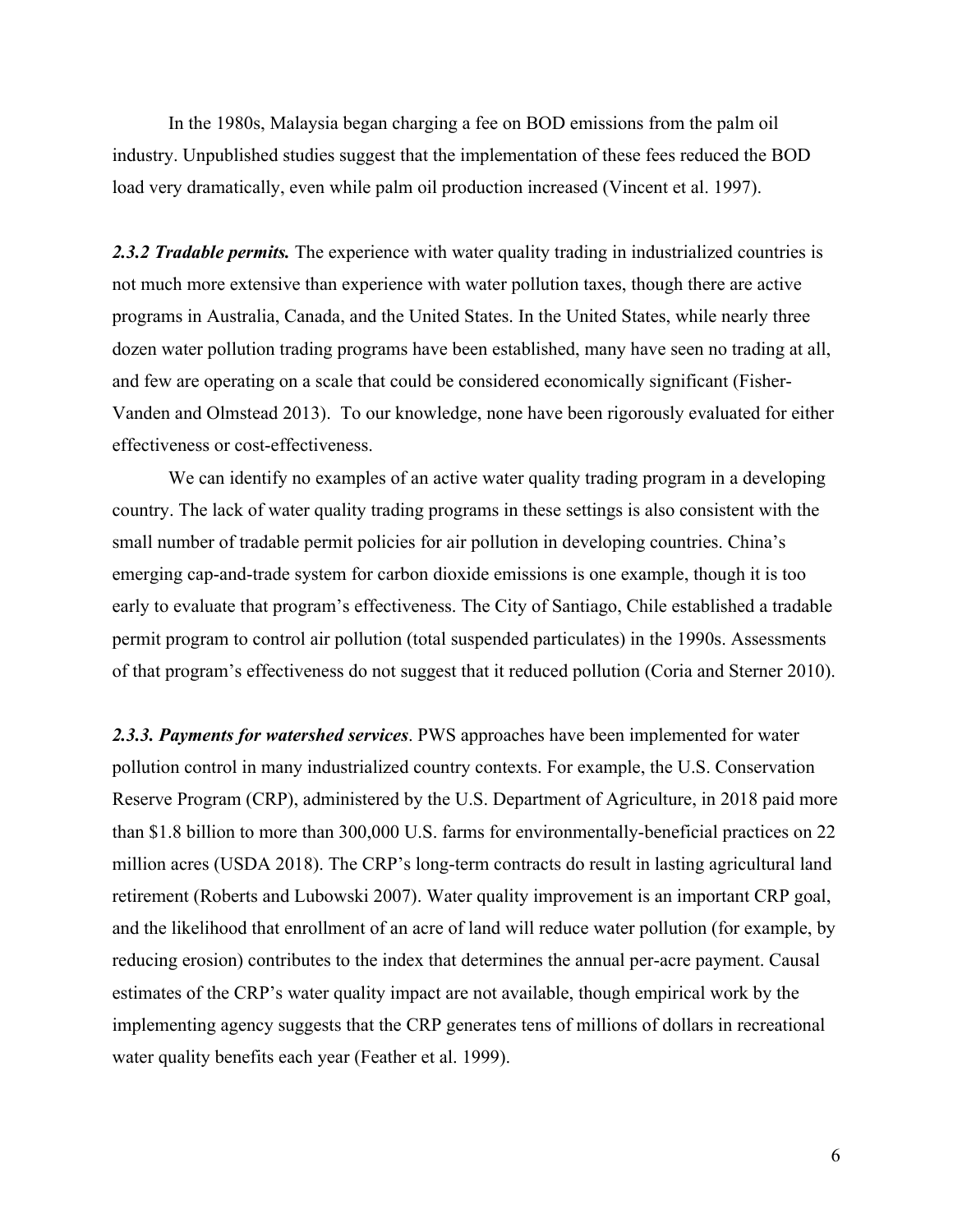The literature contains many summaries of applications of PES in developing countries, which include some robust PWS programs (Pagiola et al. 2005, Bulte et al. 2008, Pattanayak et al. 2010, and the May 2008 special issue of Ecological Economics, vol. 65, issue 4). For example, in 2006, the government of Beijing, China began paying farmers upstream of Miyun Reservoir to convert land from rice cultivation to dryland crops, with the dual goals of increasing water yield in the catchment and reducing nutrient flows into the reservoir. A recent assessment of this PWS program, known as Paddy Land-to-Dryland, suggests that it has been very successful, with an estimated benefit-cost ratio of 1.5, and net benefits flowing to both upstream service providers and downstream payees (Zheng et al. 2013). By 2010, all rice fields upstream had converted to dryland crops (mostly corn). Total nitrogen and total phosphorus concentrations have been reduced significantly (Zheng et al. 2013).<sup>4</sup>

Watershed protection and aquifer recharge are among the many goals of Mexico's federal conservation payments program. Protecting forests to maintain their "hydrological services" is the program's main stated goal, and the program is financed by water user fees. The program has significantly reduced deforestation (Alix-Garcia et al. 2015, 2018), increased land-cover management activities (Alix-Garcia et al. 2018), and does not appear to have crowded out private environmental stewardship (Alix-Garcia et al. 2018). While these impacts may have improved water quality, to our knowledge, there is no rigorous assessment of this question.

Many smaller-scale PWS systems have been established in Latin America. For example, in Colombia's Chaina watershed in the eastern Andes, downstream water users pay upland farmers for changes in land-management practices that reduce soil compaction and erosion. Though no causal estimates of this program's impacts are available, one study suggests that it has both reduced deforestation and regenerated riparian vegetation, which could improve water quality (Moreno-Sanchez et al. 2012). PWS programs in Bolivia's Upper Los Negros watershed and Ecuador's Palahurco watershed have also been described in the literature (Pattanayak et al. 2010). Kosoy et al. (2007) provide case studies of three additional small-scale PWS programs in Honduras, Costa Rica and Nicaragua. The water quality impacts of these programs have not been rigorously evaluated.

<sup>&</sup>lt;sup>4</sup> Fertilizer applications actually increased due to the program, but because of the removal of flood irrigation, transport of nutrients to the reservoir decreased (Zheng et al. 2013). However, this unintended side effect has diminished the program's benefits and may have other external impacts, for example as a threat to groundwater upstream of the reservoir, and as a source of additional greenhouse gas emissions.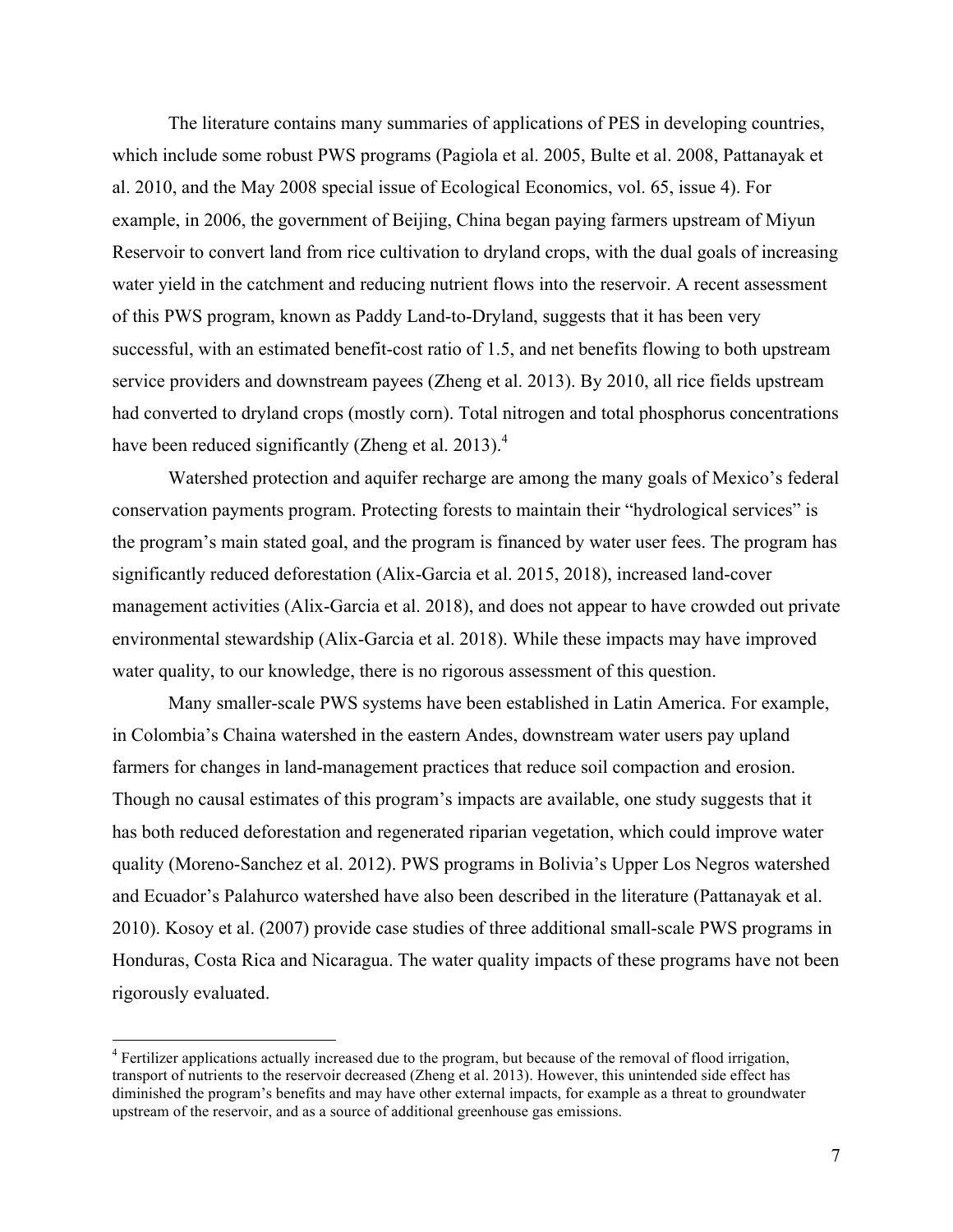A PWS program has been piloted in Tanzania's Urugulu Mountains, the upland catchment area for the basin that provides water for most of Dar es Salaam and surrounding regions. The Equitable Payment for Watershed Services program engages upland farmers with downstream water utilities, beverage companies (including Coca-Cola) and breweries (Mussa and Mwakaje 2013).<sup>5</sup> Water quality monitoring is taking place for this program, suggesting that its impacts are at least potentially measurable, and anecdotal reports suggest that water quality has improved (Branca et al. 2011).

*2.3.4 Information disclosure.* Many information disclosure policies have been established and evaluated in industrialized countries. One of the most well-studied is the U.S. Toxics Release Inventory (TRI) program, which requires manufacturing firms to report annual chemical releases to air, water, and land to the U.S. EPA, which then publicly releases the information. From the TRI's inception in 1986 to the mid-2000s, total annual releases of reportable chemicals fell by nearly 50 percent, but the observed decrease has not been causally attributed to the TRI (Bennear and Coglianese 2005). Event studies on outcomes other than environmental performance have found that firms whose TRI releases receive media coverage experience abnormal stock returns (Hamilton 1995, Khanna et al. 1998). Similarly, the disclosure of environmental incidents and violations appears to have strong negative effects on the market value of firms in Canada (Laplante and Lanoie 1994) and Korea (Dasgupta et al. 2006).

Information disclosure programs have been used often in developing countries as environmental policy instruments, though only a few have been rigorously evaluated. Indonesia's Program for Pollution Control, Evaluation and Rating (PROPER) was established by Indonesia's National Pollution Control Agency (BAPEDAL) in 1995 to rate and disclose the environmental performance of factories (Tietenberg 1998). Early studies found that PROPER has a short-term impact on improving below-average firms' performance but does not increase the number of firms that use more than required environmental management technologies (Tietenberg 1998, Blackman et al. 2004). More recently, Garcia et al. (2007, 2009) use panel data on BOD and COD emissions from about 140 firms, estimating firm fixed-effects models to

 $<sup>5</sup>$  It is not clear whether this program is still operating; one source notes that it was initiated in 2006 and designed to</sup> end in 2012 (Branca et al. 2011). A more recent source suggests that it began in 2009 and does not mention an end date (Mussa and Mwakaje 2013).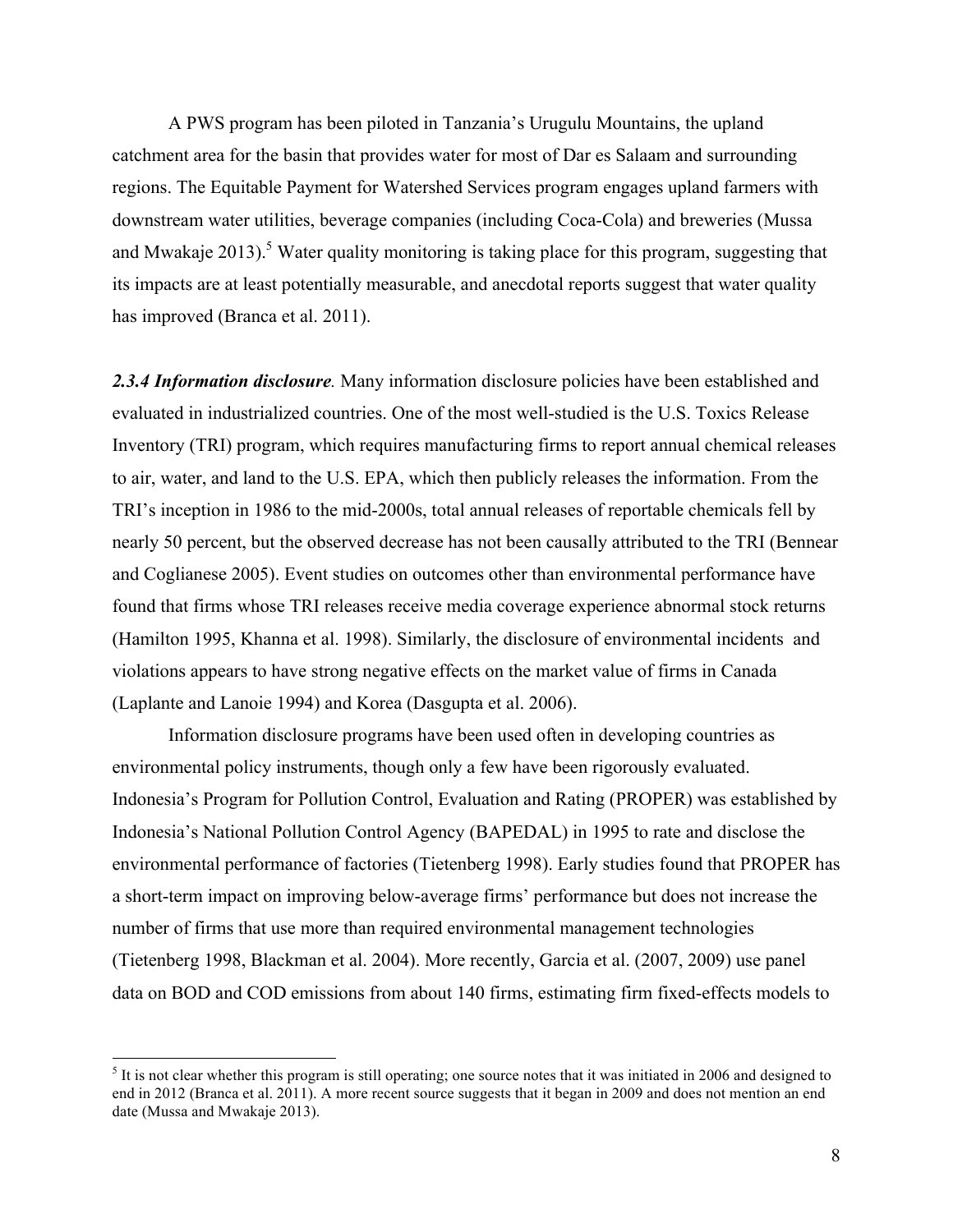evaluate PROPER's effectiveness. They find that PROPER does reduce pollution emissions, especially for low-compliance firms.

India's Green Rating Project (GRP) began in 1997 and is run by an Indian environmental NGO, the Centre for Science and Environment (CSE). CSE evaluates the environmental performance of large industrial plants in India, assigns numeric ratings to these plants and awards them "leaves" depending on their score. It also informs the public about the ratings and offers plants information about their pollution abatement options. Powers et al. (2011) use plantlevel survey data on COD and TSS concentrations to evaluate the impact of the GRP on discharges from India's largest pulp and paper plants, and they find that it significantly reduced pollution from dirty plants.

Overall, the information disclosure policies that have been evaluated in developing countries seem to reduce firms' water pollution discharges. These results should be interpreted with caution, however, since empirical studies are mostly performed on firm-reported discharge data (García et al. 2007). The success of disclosure programs at achieving emission reductions in developing countries may be puzzling given the presumption that the demand for environmental quality in poor countries among consumers who might react to disclosure may be relatively low (García et al. 2009). Blackman et al. (2004) conducted a plant-level survey of Indonesian firms covered by PROPER. Their survey suggests that an important channel through which PROPER improves firms' performance is by improving managers' understanding of emissions and abatement opportunities. Garcia et al. (2007, 2009) and Powers et al. (2011) all suggest that plants in wealthier communities are more responsive to information disclosure.

### **2.4 Voluntary approaches**

Voluntary approaches (VAs) are alternative policy tools that do not fall into either the market-based category or the prescriptive category. Regulators either offer polluters incentives (cost-sharing programs, or environmental leadership programs) to reduce pollution or induce participation by threatening stricter regulation if a VA is not adopted (Borck and Coglianese 2009). Advantages of VAs over traditional regulations include: (1) potential cost savings to achieve environmental targets, since polluters have the flexibility to choose abatement techniques (as under a market-based approach); and (2) increased cooperation and communication between polluters and regulators (Alberini and Segerson 2002). However, an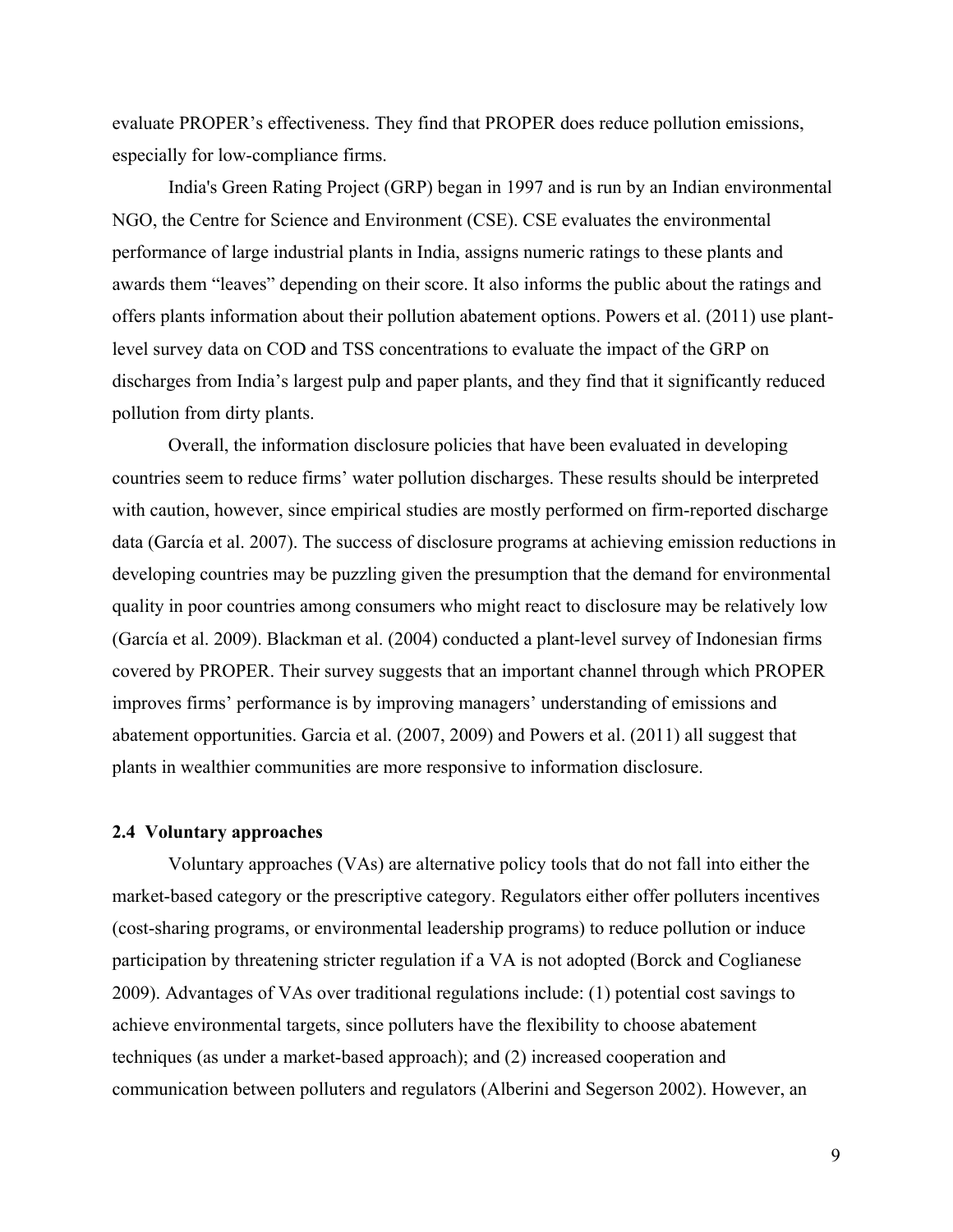obvious potential downside is that firms may not engage in costly pollution reduction without requirements, monitoring and enforcement. Empirical analyses of such programs must worry about selection, since the firms for whom it is least costly are most likely to join.

VAs have been applied in several cases in the United States, Europe, and Japan at both the federal and state level. In the United States, one well-studied VA is the 33/50 program. Evidence of 33/50's effectiveness is mixed. Vidovic and Khanna (2012) find no statistically significant decrease in pollution attributable to 33/50. In contrast, Khanna and Damon (1999) and Innes and Sam (2008) attribute significant reductions in 33/50 releases to participation in the program. Zhou et al. (2019) show that even firms that do not participate may reduce emissions, due to spillovers from participating firms. Overall, it is not clear if VAs make positive contributions to water quality improvements in industrialized settings, or how they compare with mandatory regulations (Borck and Coglianese 2009).

Blackman et al. (2010) provide a review of the empirical evidence of VAs' impacts in developing countries. Several past studies have studied VAs in developing countries including Chile, Mexico, Colombia, China, and Brazil (Blackman et al. 2006, Blackman and Sisto 2006, Jiménez 2007, Hu 2007, Blackman et al. 2010, Blackman et al. 2013). Only the study on Chile provides credible evidence of the effectiveness of a VA in improving environmental outcomes (Jiménez 2007).

Blackman et al. (2010) use plant-level data on more than 100,000 facilities to analyze the effectiveness of the Clean Industry Program in Mexico. Their analysis suggests that dirty firms recently punished by the government are more likely to participate in the Clean Industry Program. But after firms graduate from the program, participants do not have substantially less pollution than matched nonparticipants. Blackman et al. (2013) find that VAs had minimal immediate effects on firms' environmental performance in Colombia. Though empirical studies often fail to establish immediate effects of VAs on environmental performance in developing countries, VAs may facilitate capacity-building in both government institutions and the private sector (Blackman et al. 2013).

### **2.5 Funding, subsidizing and incentivizing infrastructure investment**

An extensive literature suggests that provision of safe drinking water and sanitation benefits households in many different ways. Reduced incidence of diarrheal disease, with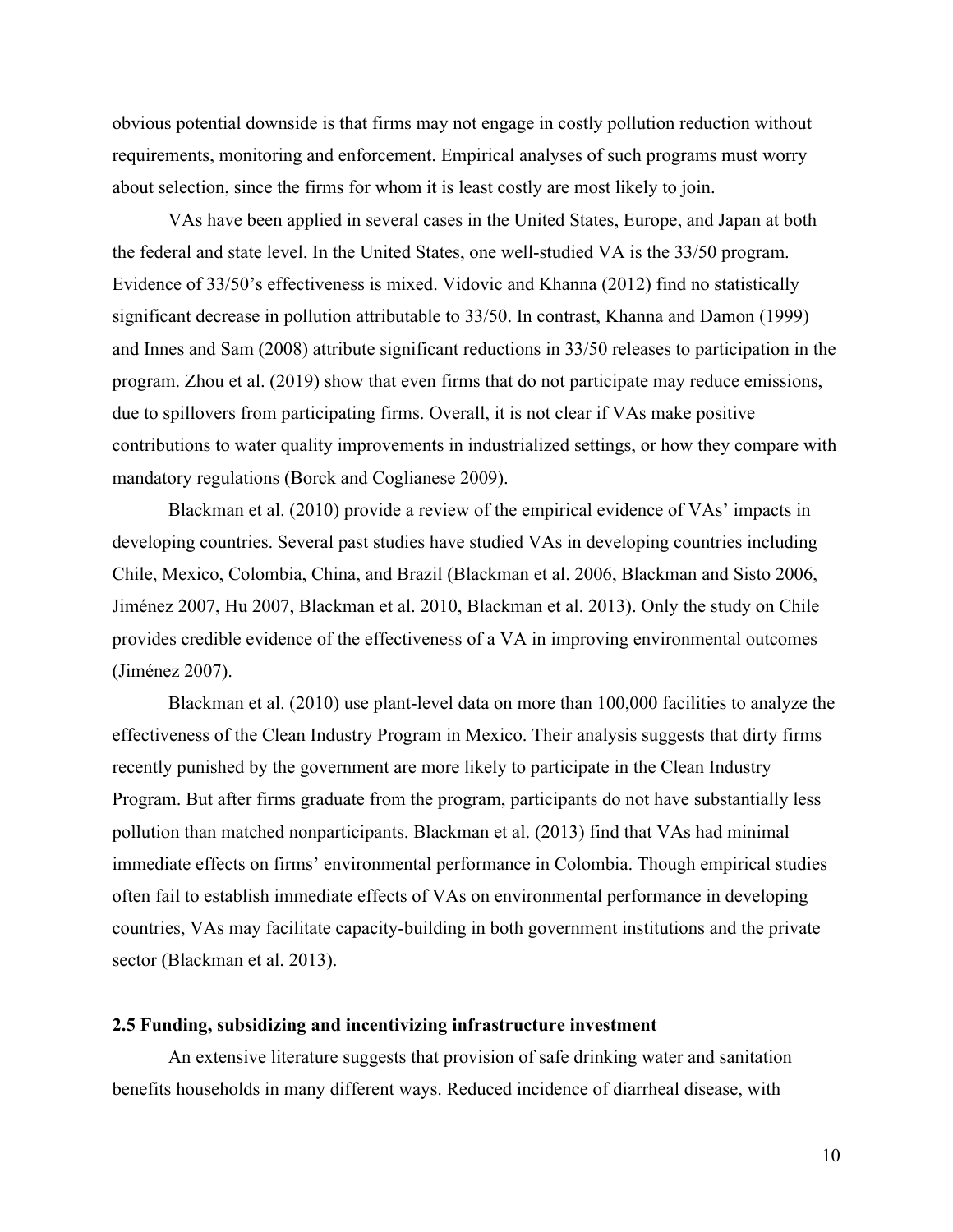associated reductions in infant and early childhood mortality, is one key benefit (Galiani et al. 2005, Geruso and Spears 2018), as are increased early human capital development and potential long-run labor-market outcomes (Zhang 2012, Spears 2012). Having access to water at home also saves time collecting water and improves welfare in other ways (Devoto et al. 2012).

Major investments in sanitation infrastructure can also impact human and ecosystem health by improving ambient water quality. Untreated waste is a classic negative externality, and centralized wastewater collection and treatment provides public goods. Most positive externalities of piped water are likely to be internalized within a region, but wastewater treatment generates spillover benefits to downstream regions (Chiang 2016). There is strong economic justification for government provision, and large-scale investments in sanitation infrastructure are common.

Past literature has emphasized the role of water treatment and sewerage systems to the decline in mortality rates in U.S. and European cities in the early 20th century, which generated very substantial net economic benefits (Alsan and Goldin 2018, Cutler and Miller 2005, Delaney et al. 2011). For developing countries, the literature also shows positive impacts of toilets, latrines, and safe drinking water on health and educational outcomes, with attendant net benefits (Soares 2007, Duflo et al. 2015, Zhang 2012, Zhang and Xu 2016). Evidence of the impacts of large-scale infrastructure investments on ambient water quality is much harder to find. As noted earlier, Greenstone and Hanna (2014) find the National River Conservation Program (NRCP), which focuses on investments in wastewater collection and treatment (as well as community toilets, crematoria and public education), has had no significant impact on ambient water quality. Given the prevalence of this approach, evaluating the impacts of large-scale infrastructure investments to reduce ambient water pollution is an important area for futher research.

# **3. CHALLENGES OF WATER POLLUTION CONTROL IN DEVELOPING COUNTRIES**

#### **3.1 Data availability**

One primary challenge to implementing and assessing the effectiveness of water pollution control policies in developing countries is data availability. This challenge may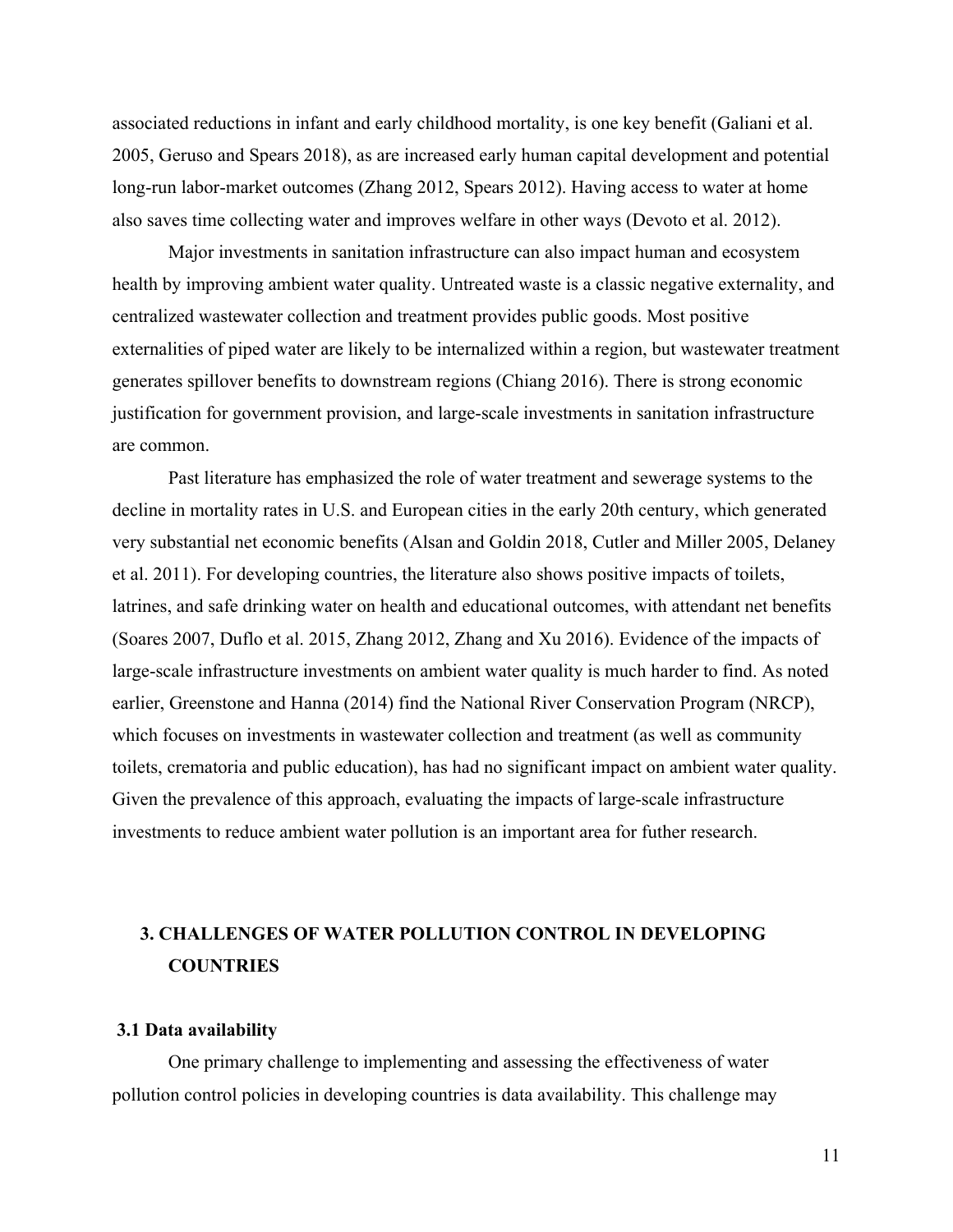increasingly be overcome with satellite data measuring pollution (Schaeffer et al. 2012). Researchers can also exploit variation in water pollution that results from exogenous shocks (policy interventions, natural events) that have direct connections to ambient pollution concentrations, but do not require their direct measurement. For example, Do et al. (2018) exploit variation in industrial pollution on India's Ganga River due to Supreme Court rulings that mandated pollution reductions from the tanning industry to estimate the impacts of pollution reductions on neonatal mortality, without using any direct measures of river water quality.

Field experiments are another tool for overcoming the problem of inadequate observational data to examine the impacts of drinking water and sanitation interventions (Kremer et al. 2011). Randomized control trials are unlikely to be widely applicable to examining the impacts of ambient water pollution, however. Ambient pollution concentrations may not be as easily or cost-effectively reduced on a scale that is large enough to support statistical analysis of the impacts of such interventions. However, randomized experiments have been used to examine the impacts of specific regulatory interventions on the emissions behavior of individual firms or households, which certainly contributes to ambient water pollution concentrations (e.g., Duflo et al. 2013). Connecting the dots between these relatively small-scale causal estimates and largescale pollution reductions (and their impacts) would be challenging.

Innovative use of available technologies, increased monitoring frequency, and third-party monitoring could improve data collection in developing countries. A recent example is China's automatic water quality monitoring system. Data quality is a significant concern for studies of pollution China (Ghanem and Zhang 2014). Since 1999, China's Ministry of Ecology and Environment (MEE) (formerly known as the Bureau of Environmental Protection) has collected data on major rivers and lakes using an automatic water quality monitoring system. Monitoring stations operated by the central government collect and publish real-time water quality data online.<sup>6</sup> Both central and local governments have limited capability to manipulate these data, compared to prior monitoring regimes. The automatic monitoring system also increases the frequency of water quality monitoring, from once a month to as often as every four hours. China's central government recently expanded the automatic water quality monitoring system from 100 to 2,050 stations across the country (Xinhua Net 2018).

 $6$  See  $\frac{http://www.cneme.cn}{http://www.cneme.cn}$  for access to the China Environmental Monitoring Center, and http://123.127.175.45:8082/ for the link to the system.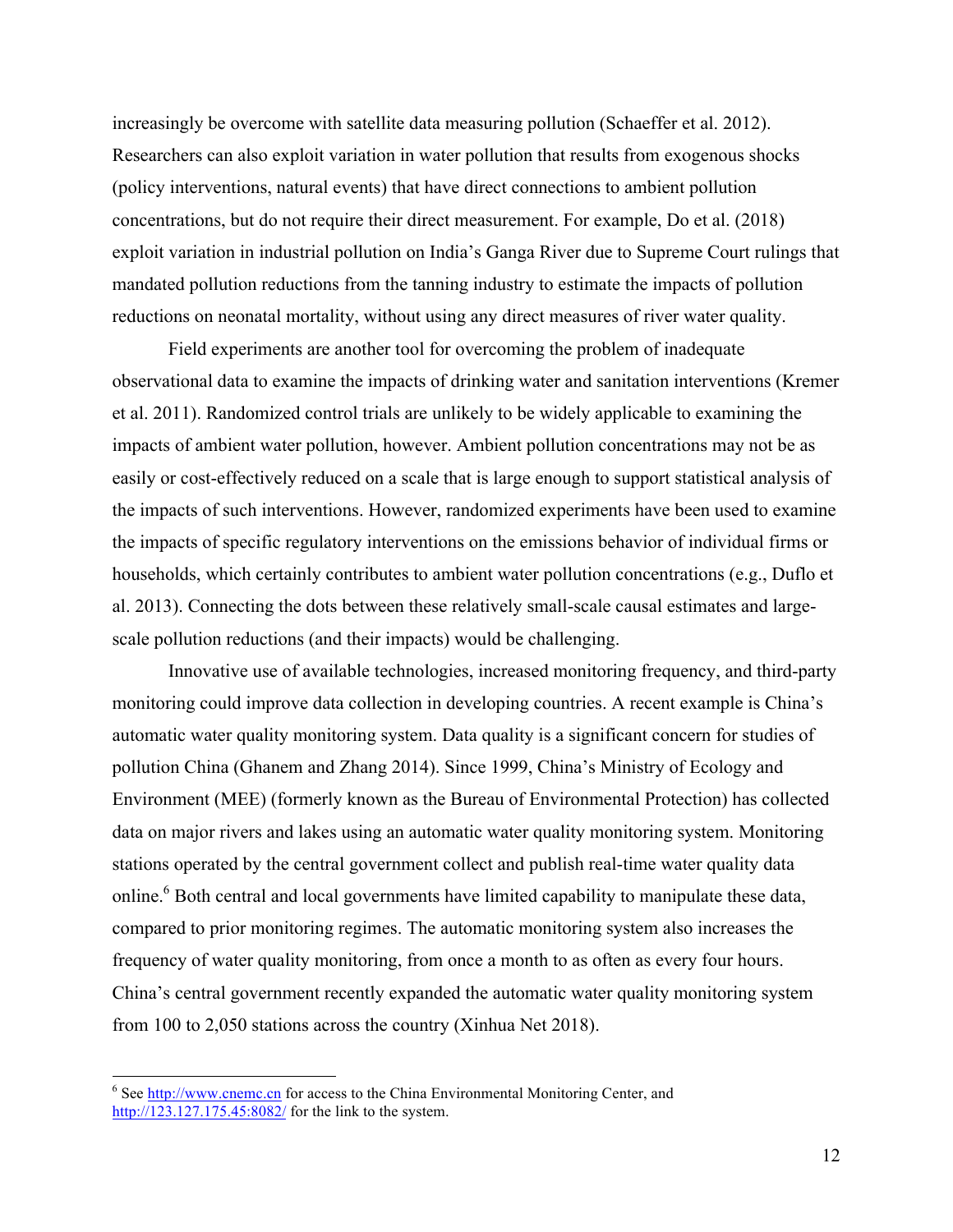Third-party monitoring can also improve water quality data in developing countries. Duflo et al. (2013) show that in India, having a third-party auditor who is externally selected and paid causes more truthful reporting of firms' water pollution emissions. Citizen science can function as one form of third-party monitoring. The literature provides theoretical background on crowdsourcing water quality data (Borden et al. 2016), however. In developing countries, with the increasing availability of mobile phones and internet access, citizen scientists could make a significant contribution to future water quality data collection.

#### **3.2 Imperfect monitoring, enforcement, and compliance**

A rich literature in environmental economics examines the role of monitoring and enforcement of pollution control regulations in affecting outcomes (Shimshack 2014). Dozens of studies establish that monitoring and enforcement of environmental regulations reduce pollution, deter future violations, and encourage over-compliance by regulated entities (Shimshack 2014). Most studies that demonstrate these impacts examine monitoring and enforcement of U.S. environmental regulations, at the state and federal level, perhaps due to both data availability and a long history of pollution control regulation. Studies on U.S. water pollution include Shimshack and Ward (2005, 2008), and Earnhart (2004a, 2004b). Many studies have examined the challenges that developing countries face when their capacity for stringent monitoring and enforcement is weak (Afsah and Makarim 1999; Wang and Wheeler 1999; Dasgupta et al. 2000). It is not unusual for developing countries to have environmental standards that are actually quite stringent, but that are simply not met due to weak enforcement (Greenstone and Jack 2015). Note that with some market-based approaches to water pollution control, the necessity for sufficient capacity in the public sector may extend to tax collection, as well as environmental regulation (Besley and Persson 2013).

A few empirical studies demonstrate the importance of monitoring and enforcement of water pollution policies in developing countries. In China, inspections may play a more significant role than pollution levies, themselves, in reducing emissions (Dasgupta et al. 2001). Since the levy system relies on self-reporting by firms, the local EPB performs inspections of polluting firms every few years and charges the firms a substantial fine if they are found underreporting. Wang and Wheeler (2003) demonstrate that the impacts of China's pollution levies are higher in areas of the country where regulatory institutions are stronger. Lin (2013)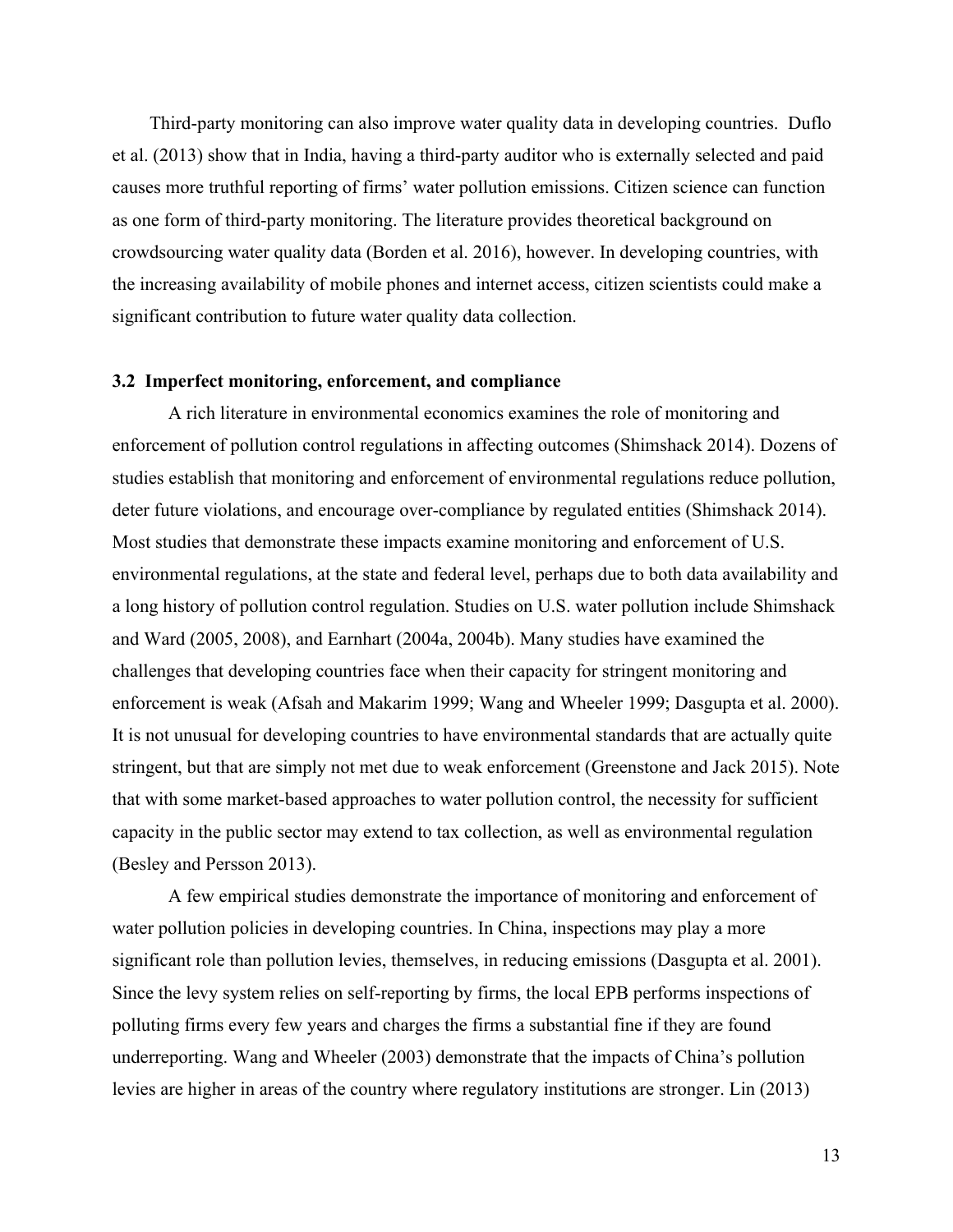uses data on plant-level pollution to show that inspections increase plants' self-reported pollution by more than 3 percent but may not be effective in reducing pollution.

Zhang et al. (2018) assess a recent Chinese effort to better link the incentives of decentralized environmental managers with national objectives -- the National Specially Monitored Firms (NSMF) pilot program, established in 2007. This program provides centralized oversight of the local monitoring of firms that are major emitters of air and water pollution and hazardous waste. NSMFs are required to install automatic monitoring systems and transmit emissions information in real time to the central government, which verifies the accuracy of the data through monthly inspections. Local governments receive the information from the central government, and regulated firms' pollution levies are determined jointly by the central and local authorities. Using a regression discontinuity design, Zhang et al. (2018) find that the additional central supervision of local authorities in the NSMF program reduces industrial COD emissions by 26.8 percent in the first year, with continuing reductions in later years.

# **3.3 Rent-seeking and environmental regulation**

Rent-seeking in regulatory systems can drive a wedge between what the designers of environmental policy intend, and what is actually achieved (Wilson and Damania 2002). For example, firms may simply lobby for less stringent environmental regulation, or regulators may be "captured" by the industries they monitor. A comprehensive review of the literature on rentseeking and regulation is available in Dal Bó (2006).

A small number of studies directly test for the effects of corruption and related behavior on water pollution outcomes in developing countries. In India, aligning environmental auditors' incentives with those of regulators significantly reduces under-reporting of water pollution emissions from audited plants, though the effects for water pollution are somewhat smaller than those for air pollution (Duflo et al. 2013). The firms in this experiment actually reduced water pollution emissions in response to better auditing, though air emissions showed no statistically significant impact (Duflo et al. 2013).<sup>7</sup> Wang et al. (2003) investigate the bargaining power of industries with local authorities pertaining to the enforcement of pollution levies in China. They show that state-owned enterprises and firms with more adverse financial situations have more

 $<sup>7</sup>$  Reductions in environmental quality due to rent-seeking in developing country regulatory processes have also been</sup> demonstrated for air quality in Mexico (Oliva 2015) and deforestation in Indonesia (Burgess et al. 2012).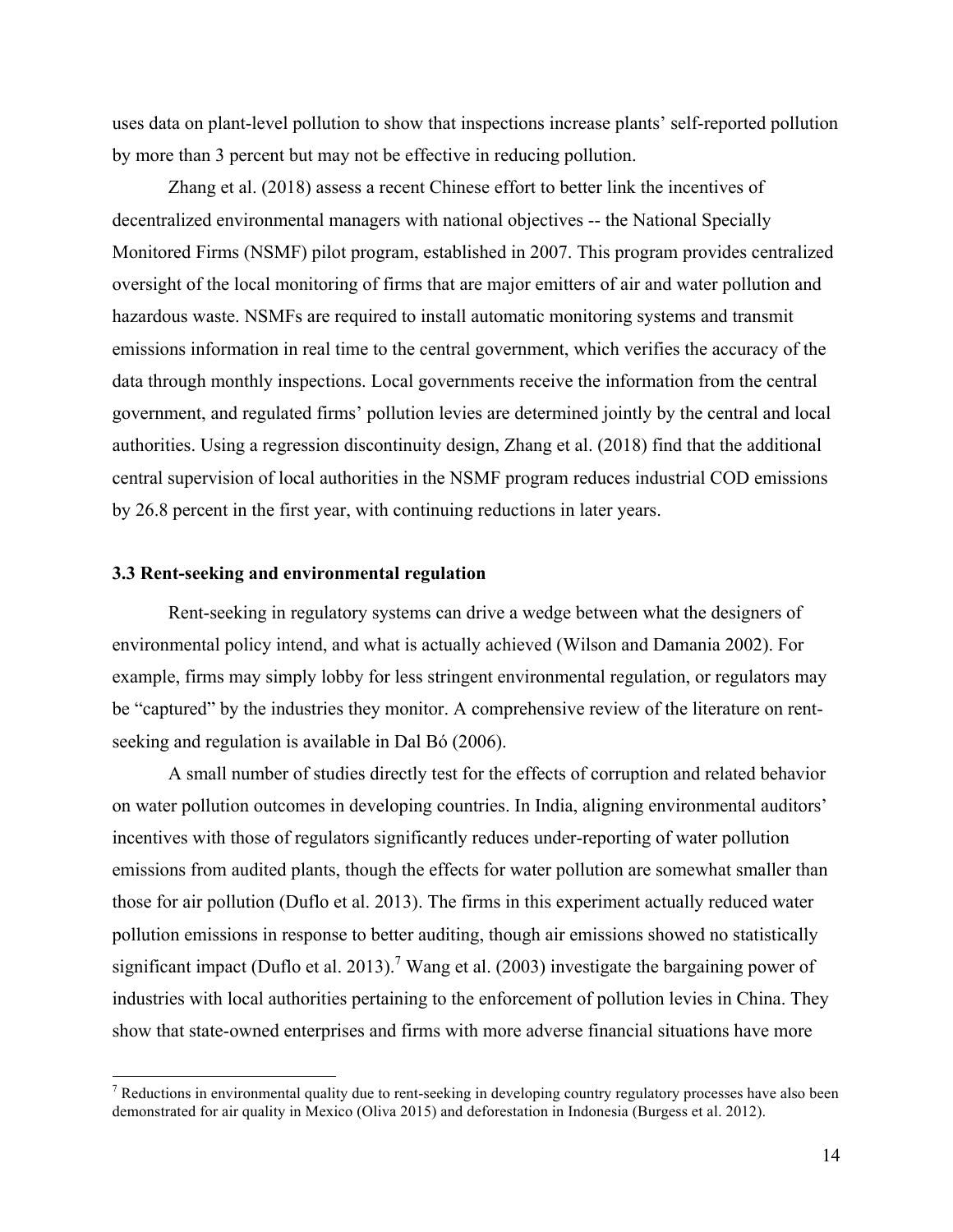bargaining power, but firms with higher social impacts from their emissions have less bargaining power with local authorities.

#### **3.4. Decentralized regulation and multi-jurisdictional spillovers**

Decentralized regulation allows local jurisdictions to set standards in line with local preferences for environmental quality, and individuals sort across jurisdictions on this basis, among others (Tiebout 1956, Oates and Schwab 1988). On the other hand, water pollution across political and geographic boundaries creates negative externalities and free-riding problems. Ultimately, inter-jurisdictional spillovers can contribute to a "race to the bottom" in which jurisdictions compete for industries through less stringent regulations (Kunce and Shogren 2005). Polluting facilities may also move in response to policy changes within a jurisdiction, counterbalancing any water quality improvement within the more stringent jurisdiction with increases in pollution elsewhere (Decheleprêtre and Sato 2017). Centralized regulation, while less responsive to local preferences for environmental quality, can internalize spillovers. Which approach is most efficient depends on whether the efficiency loss from centralized standardsetting that ignores local conditions exceeds the efficiency gain from eliminating spillovers (Banzhaf and Chupp 2012).

The literature provides some empirical evidence of inter-jurisdictional water pollution spillovers both within and across country borders in industrialized settings (e.g., Sigman 2005). Empirical studies suggest that transboundary spillover and free-riding problems also exist in developing countries. In 2001, the Chinese government included improving environmental quality in its Five-Year Plan for the first time and mandated pollution reduction targets for all provinces. However, the government did not describe how the local Bureau of Environmental Protection (BEP) should coordinate to achieve these targets. Because local BEPs are controlled by local governments, they were incentivized to strategically place polluting industries in border counties. Cai et al. (2016) assess the impacts of this approach. They find that water-polluting production and new entry into water-polluting industries are significantly higher downstream of county borders. Provincial governments appear to have allocated the most lenient enforcement to downstream border counties in reaction to pressures from the 2001 policy reform (Cai et al. 2016). Chiang (2016) examines the impacts of central government-provided incentives for local Chinese government officials to expand the fraction of households within their jurisdictions who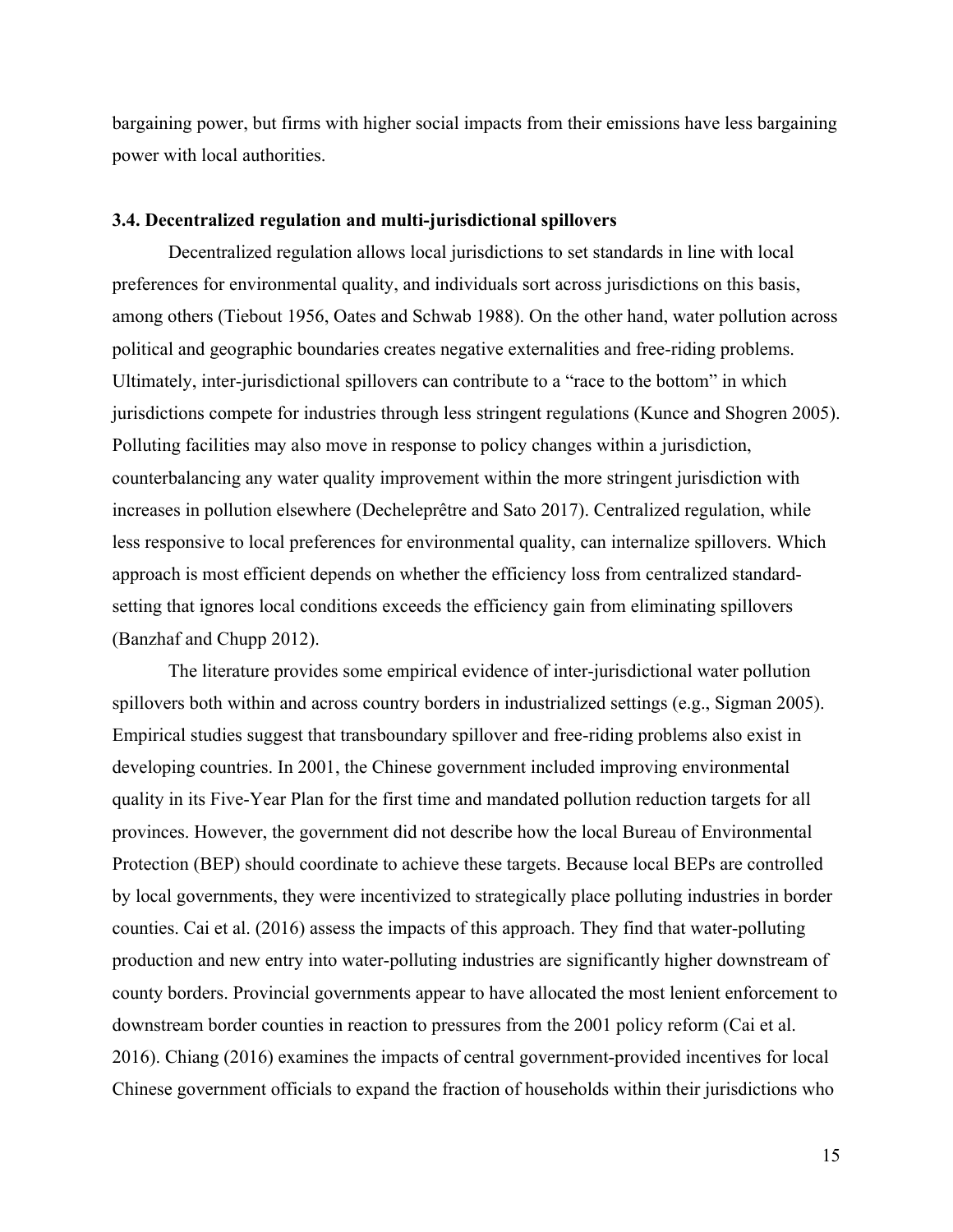are covered by clean piped water and sanitation systems. She finds that these incentives do more to expand access to piped water than to expand access to sanitation, because sanitation expansion creates positive spillovers to downstream jurisdictions (via reduced ambient water pollution) that are not captured locally.

Lipscomb and Mobarak (2017) exploit the exogenous redrawing of county borders in Brazil to identify the potential water pollution spillovers in rivers as they approach borders. They find that pollution increases as rivers travel towards downstream borders, and that it increases at an increasing rate as rivers approach a border.

Abundant evidence demonstrates the potential importance of multi-jurisdiction spillovers in designing water pollution policy, but solutions to the problem are still not clear. Theory suggests private negotiation among actors can, under certain restrictive circumstances, provide efficient solutions to such negative externalities (Coase 1960). There are examples, in practice, of Coasian solutions to pollution problems (Anderson and Libecap 2014). However, private solutions are unlikely in an international context where no binding legal framework exists to facilitate negotiation and enforce contracts. Even within individual countries, transaction costs and poorly-defined property rights are important barriers to private resolution of spillovers.

Another possible solution is to provide local regulators stronger incentives to improve water quality, where regulation is decentralized. Two recent studies have examined the impacts of such approaches in China. In 2005, China's central government began to evaluate government officials for promotion based on water quality. Kahn et al. (2015) find that while chemical oxygen demand (COD) decreased significantly at boundaries after the regime shift, more harmful pollution measures such as petroleum and mercury were not affected (Kahn et al. 2015). In a follow-up study, Chen et al. (2018) show that the policy has had unintended consequences. After the policy change, water quality in the Yangtze River deteriorated despite all provinces having achieved their COD reduction goals. Because upstream provinces of the Yangtze River are less economically developed and have relatively better water quality, they also have less stringent COD reduction targets, so water-polluting industries have shifted to less-regulated areas upstream (Chen et al. 2018). Because water pollution is displaced to upstream areas, a larger proportion of the river and a larger population are exposed to pollution.

# **4. IDENTIFYING THE EVIDENCE GAPS**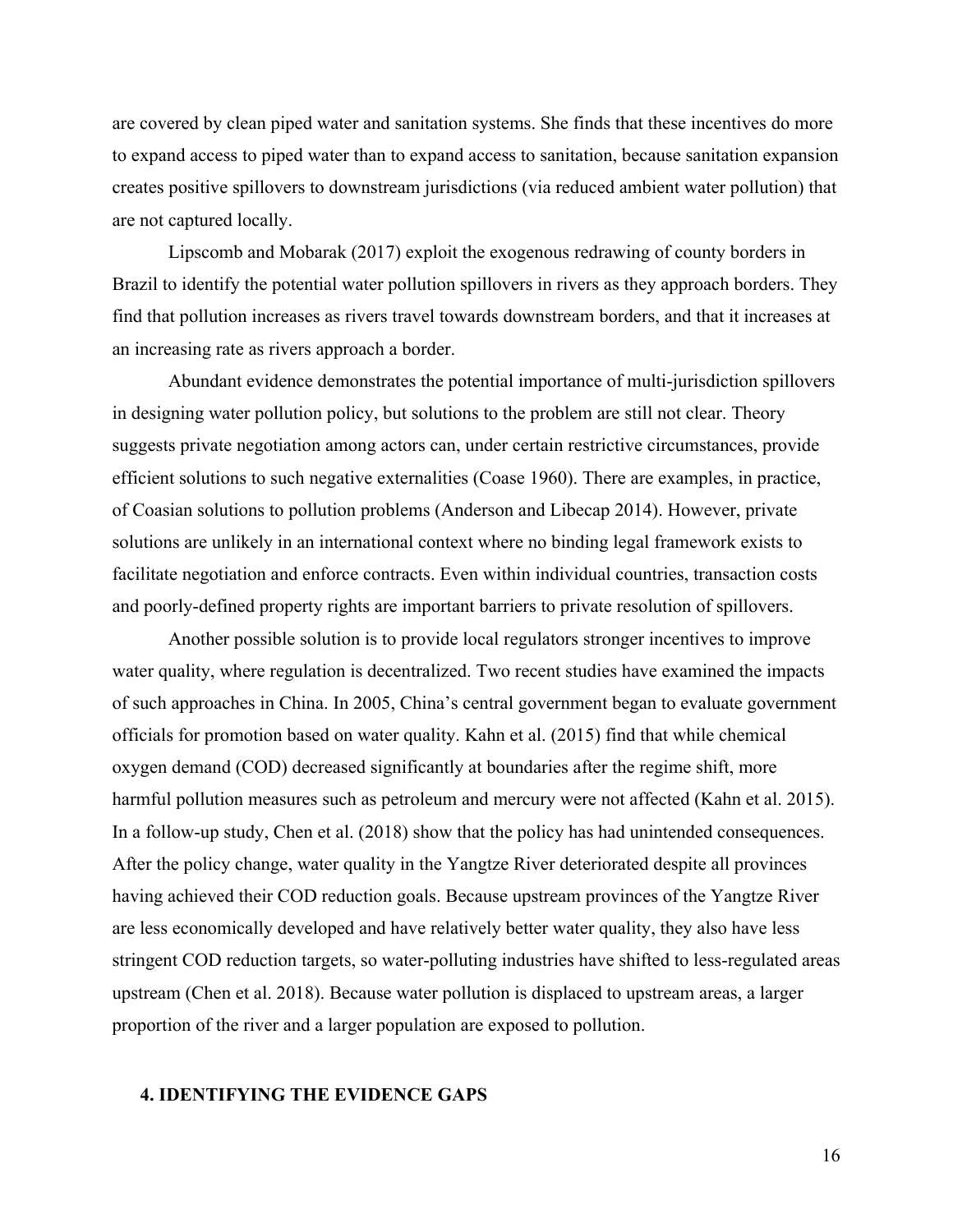Table 1 summarizes the literature's coverage of water pollution control policies in developing countries, focusing only on empirical studies of policy impacts and providing a map of the remaining gaps in published knowledge. $8$  It is striking that the studies of the beneficial impacts of water pollution taxes in developing countries, especially in China, are really the only such estimates in the literature. Economists have also recently demonstrated very significant gains in human health (especially reductions in premature mortality) from ambient water quality policies in China, India and Bangladesh (focusing on groundwater in this latter case). Note that while the empirical evidence regarding the effectiveness of market-based approaches to water pollution control is thicker in developing countries than in industrialized countries, there are still a very small number of causal estimates available.

While the PWS evaluation literature is also still thin, here again, the best empirical evidence for the impacts of these programs comes from developing countries. Note that in most cases, even where water quality is an important goal of the program, many of the best assessments of PWS programs do not actually evaluate impacts on emissions or ambient water quality; Zheng et al. (2013) is the exception and provides convincing evidence of beneficial and cost-effective impacts in China.

There is a pressing need for more research on the health impacts of ambient water pollution control in developing countries, given the demonstrated health damages from exposure to the high levels of surface-water pollution prevalent in many countries. Finally, as Table 1 indicates, the water pollution policy approach with the strongest plausibly-causal evidence regarding impacts on health and other aspects of human capital is infrastructure investment (primarily investment in large-scale sewage collection and treatment). Notably, none of the papers we identified in this part of the literature measure impacts on either water pollution emissions or ambient water quality; they jump to estimating impacts on health outcomes directly, and the mechanisms for those impacts are not always clear.

### **5. CONCLUSIONS**

The theory of market-based approaches to environmental policy is well-established, and many experiments with taxes, tradable permits, and information disclosure policies in industrialized and developing countries have demonstrated that market-based approaches can

 <sup>8</sup> Table A in the online Appendix focuses on industrialized country studies.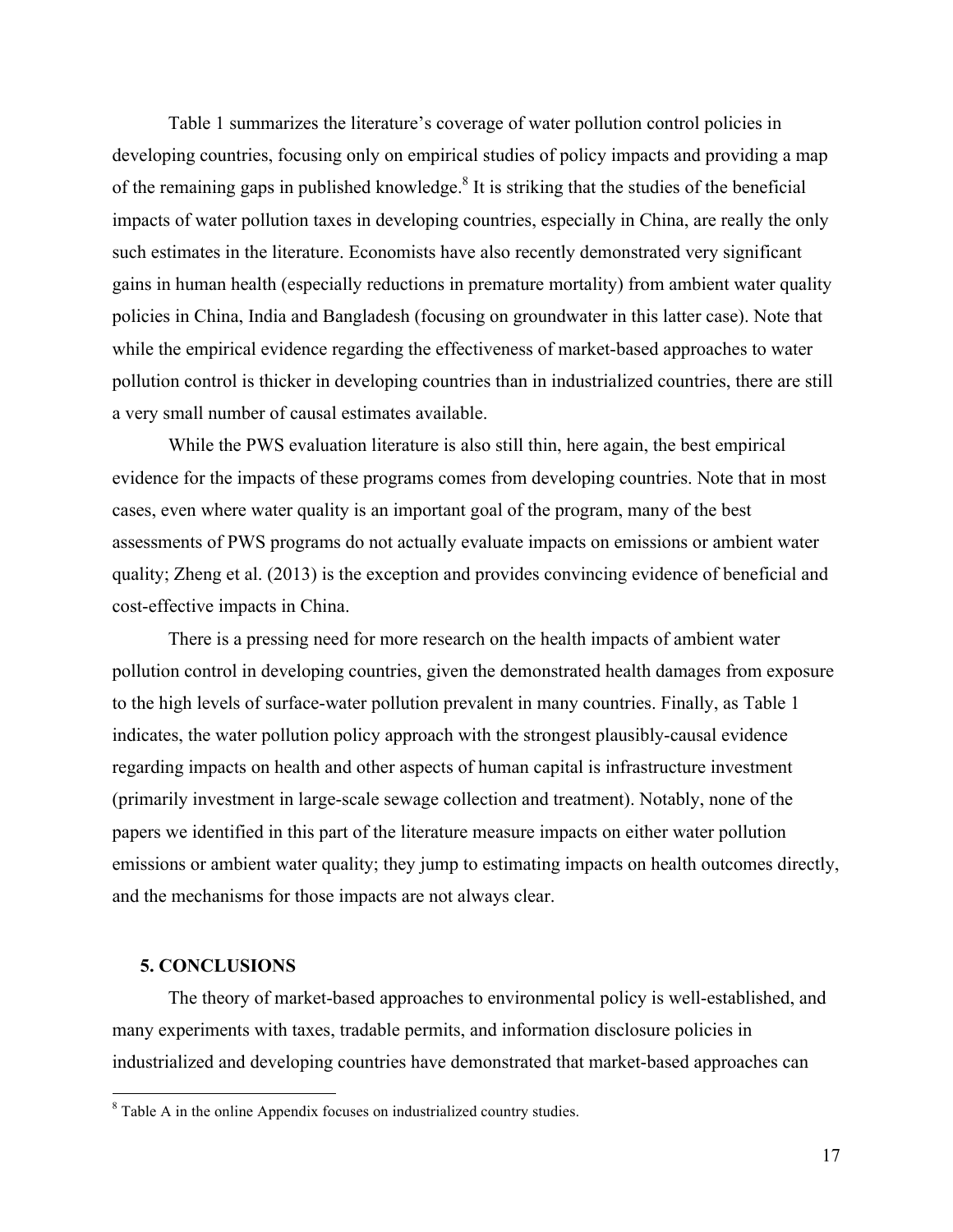achieve pollution reduction goals cost-effectively. Given the scale of water pollution problems in developing country rivers, lakes, streams and coastal waters, market-based pollution control policies hold significant promise within the menu of solutions countries may consider. Recent benefit-cost analyses of primarily CAC approaches in the U.S. suggest that costs may exceed benefits (Keiser and Shapiro 2019), providing greater impetus to focus on cost-effective approaches, especially as regulatory approaches are still evolving in developing countries, providing some flexibility to use empirical evidence to design their systems.

Developing countries have few concrete examples on which to draw when designing new market-based water pollution control policies. China's pollution levy system is a good example, as multiple analyses suggest that it has reduced water pollution emissions. The newer pilot tax policy in China's Lake Tai Basin is an even better example, given that the tax is assessed on all units of pollution, and it appears to have dramatically reduced water pollution.

Perhaps it is not surprising that we have uncovered so few clear examples of successful market-based policies for water pollution control in developing countries; the record in industrialized countries is also thin. Successful tradable permit programs for water pollution control exist in the United States, Australia and Canada, but all of them operate on small scales compared with the most well-known examples for air pollution control. The design of these programs can serve as a model for future such systems in developing countries, but water quality trading programs may need to operate at a much larger scale to reduce the severe water pollution problems in major developing country rivers.

Information disclosure programs are more common than either taxes or tradable permit programs for water pollution control, in both industrialized and developing countries. At least two information disclosure programs in developing countries (Indonesia's PROPER and India's GRP) may have decreased water pollution emissions. In each of these cases, the best available studies establish causal links between emissions reductions and disclosure, though little is known about ambient water quality improvements these policies may have achieved.

Major public infrastructure investments, particularly in municipal wastewater treatment, clearly paid off for industrialized countries during earlier periods of their development. Given the evidence, it seems likely that major urban wastewater treatment investments would be net beneficial, but projects and investments would need to be evaluated individually. In addition, given that the literature suggests that such investments in the United States may at some point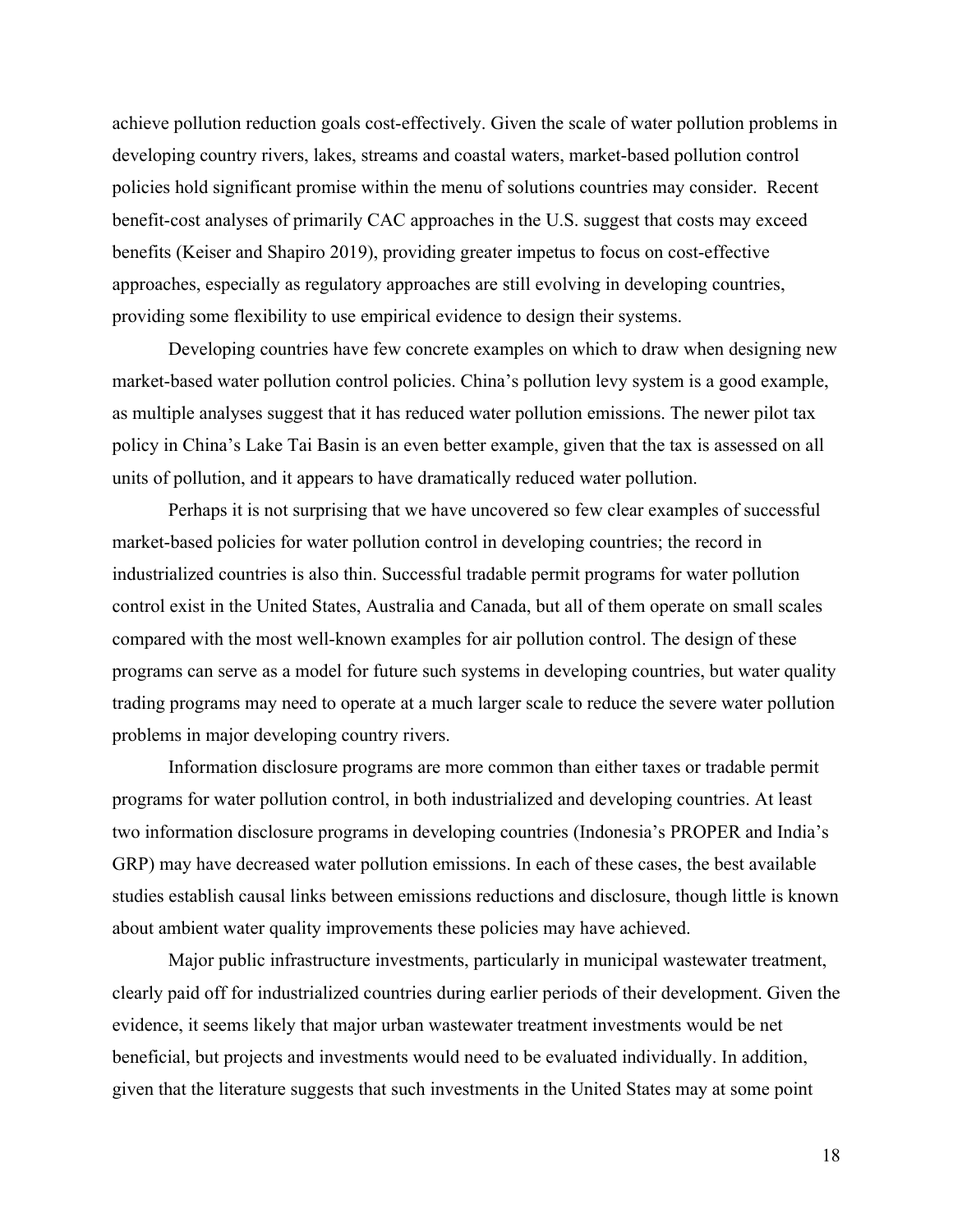have crossed the threshold to net costs, it would be useful to examine how much treatment can be achieved before reaching that point.

The empirical literature also finds a good deal of support for the hypothesis that where regulatory institutions, monitoring and enforcement are weak, water pollution control policies likely have weaker effects. The challenges of decentralization and water pollution spillovers also must be considered in developing country settings. On a positive note, recent experiments with industrial pollution auditors in India, and econometric analysis of policies that increase central oversight of local pollution monitors in China, provide evidence that fairly simple, low-cost interventions may be able to overcome the some of these particular challenges for water pollution policy in developing countries.

# **ACKNOWLEDGMENTS**

We gratefully acknowledge funding from the World Bank, Global Water Practice. Richard Damania, Aude-Sophie Rodella, Jason Russ and Esha Zaveri provided helpful comments on an early draft of the paper and suggested the "evidence gap map" approach. All remaining errors and omissions are our own.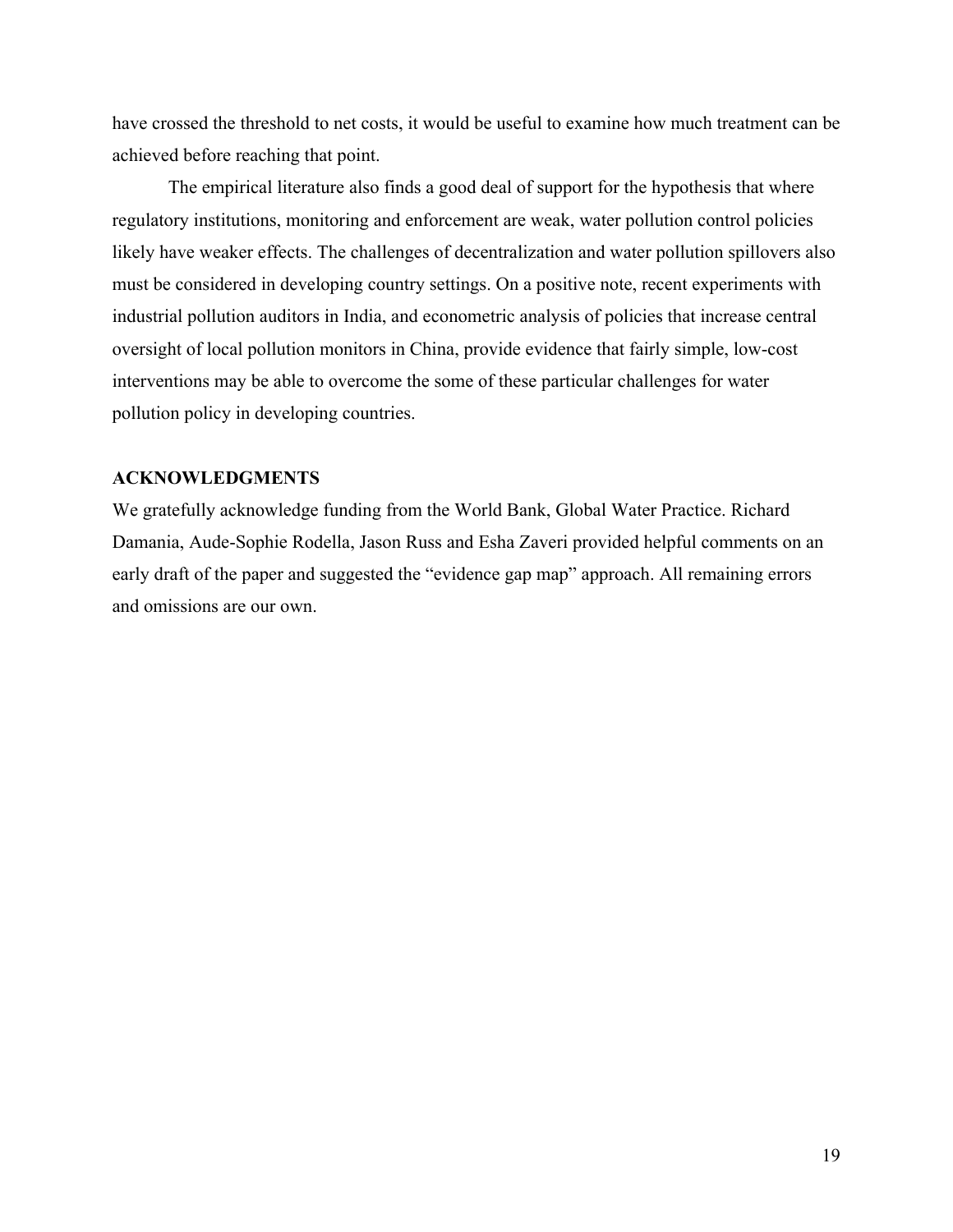# **REFERENCES**

- Afsah, S. and Makarim, N., 1999. *Program-based pollution control management: The Indonesian PROKASIH Program*. The World Bank.
- Alberini, A., & Segerson, K. 2002. Assessing Voluntary Programs to Improve Environmental Quality. *Environmental and Resource Economics*, *22*, 157–184.
- Alix-Garcia, J. M., Sims, K. R. E., Yañez-Pagans, P. 2015. Only one tree from each seed? Environmental effectiveness and poverty alleviation in Mexico's payments for ecosystem services program. *American Economic Journal: Economic Policy 7*(4): 1-40.
- Alix-Garcia, J., Sims, K. R. E., Orozco-Olvera, V. H., Costica, L. E., Fernandez Medina, J. D., & Monroy, S. R. 2018. Payments for environmental services supported social capital while increasing land management. *Proceedings of the National Academy of Sciences 115*(27): 7016-7021.
- Alsan, M., & Goldin, C. 2018. *Watersheds in Child Mortality: The Role of Effective Water and Sewerage Infrastructure, 1880 to 1920* (No. w21263). Cambridge, MA: National Bureau of Economic Research.
- Anderson, Terry L, and Gary D. Libecap. 2014. *Environmental Markets: A Property Rights Approach*. New York: Cambridge University Press.
- Banzhaf, H. Spencer, and B. Andrew Chupp. 2012. Fiscal federalism and interjurisdictional externalities: new results and an application to U.S. air pollution. *Journal of Public Economics* 96: 449-464.
- Baumol, William J., and Wallace E. Oates. 1988. *The Theory of Environmental Policy*, 2nd edition. Cambridge: Cambridge University Press.
- Beharry-Borg, Nesha, and Riccardo Scarpa. 2010. Valuing quality changes in Caribbean coastal waters for heterogeneous beach visitors. *Ecological Economics* 69(5): 1124-1139.
- Bennear, L. S., Coglianese, C., 2005. Measuring progress: Program evaluation of environmental policies. *Environment* 47(2), 22-39.
- Besley, T., & Persson, T. 2013. Taxation and Development. In *The Handbook of Public Economics* (Vol. 5, pp. 51–110). Amsterdam and Boston: Elsevier North-Holland.
- Blackman, A. 2006. *How well has Colombia's wastewater discharge fee program worked and why?* Resources for the Future.
- Blackman, A., Afsah, S., & Ratunanda, D. 2004. How do public disclosure pollution control programs work? Evidence from Indonesia. *Human Ecology Review*, *11*(3), 235–246.
- Blackman, A., Lahiri, B., Pizer, W., Rivera Planter, M., & Muñoz Piña, C. 2010. Voluntary environmental regulation in developing countries: Mexico's Clean Industry Program. *Journal of Environmental Economics and Management*, *60*(3), 182–192.
- Blackman, A., Lyon, T. P., & Sisto, N. 2006. Voluntary Environmental Agreements when Regulatory Capacity is Weak. *Comparative Economic Studies*, *48*(4), 682–702. https://doi.org/10.1057/palgrave.ces.8100189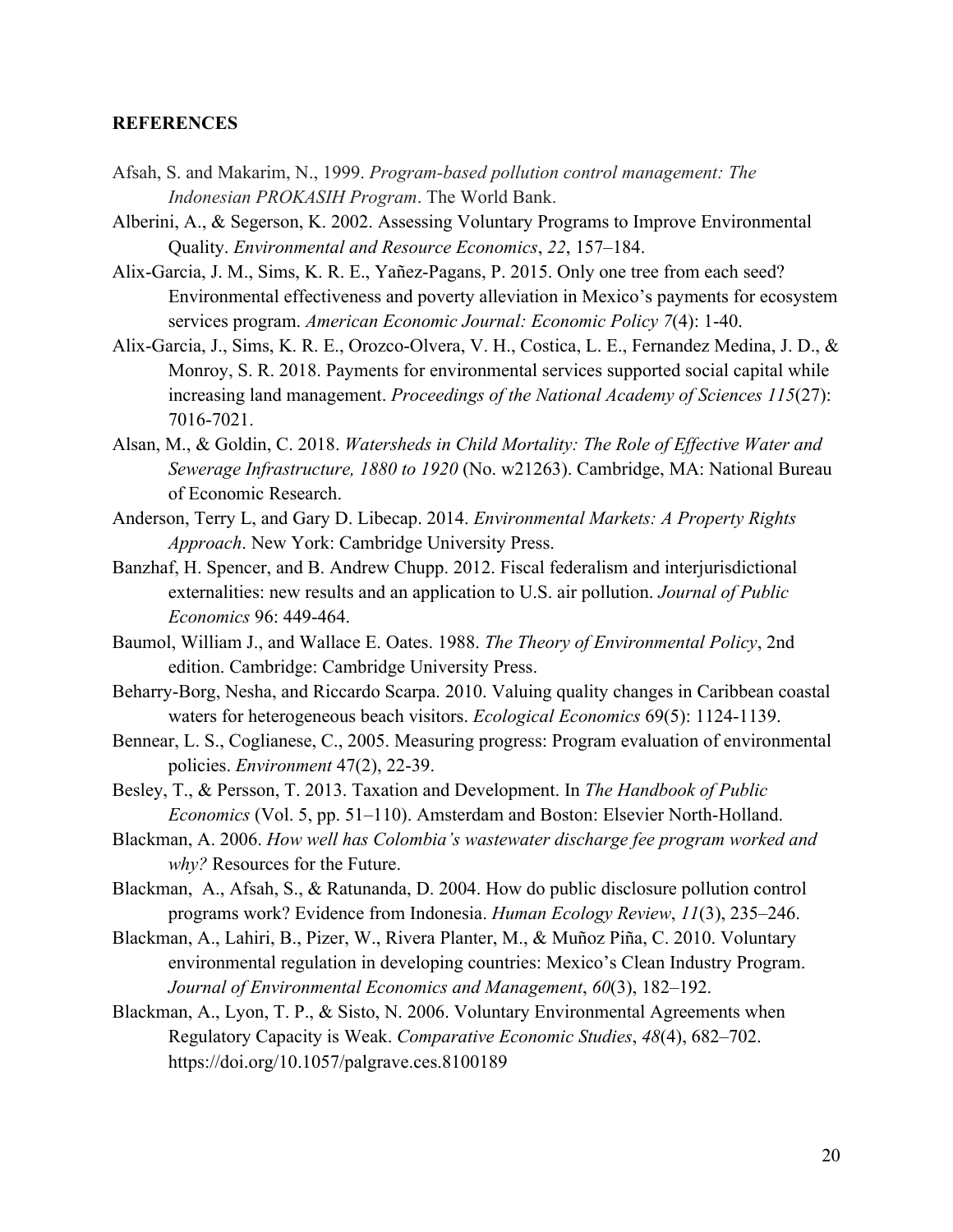- Blackman, A., & Sisto, N. 2006. Voluntary Environmental Regulation in Developing Countries: A Mexican Case Study. *Natural Resources Journal*, *46*, 39.
- Blackman, A., Uribe, E., van Hoof, B., & Lyon, T. P. 2013. Voluntary environmental agreements in developing countries: the Colombian experience. *Policy Sciences*, *46*(4), 335–385.
- Borck, J. C., & Coglianese, C. 2009. Voluntary Environmental Programs: Assessing Their Effectiveness. *Annual Review of Environment and Resources*, *34*(1), 305–324.
- Borden, John Carter, Borden, Sarah, and Mistry, Pratibha. 2016. *Crowdsourcing water quality data : a conceptual framework (English)*. Washington, D.C. : World Bank Group. http://documents.worldbank.org/curated/en/136211480682845472/Crowdsourcing-waterquality-data-a-conceptual-framework
- Boyd, James. 2003. Water pollution taxes: A good idea doomed to failure? *Public Finance and Management*. 3:34-66.
- Branca, G., Lipper, L., Neves, B., Lopa, D., & Mwanyoka, I. 2011. Payments for watershed services supporting sustainable agricultural development in Tanzania. *Journal of Environment and Development 20*(3): 278-302.
- Bressers, Hans Th. A. 1988. A comparison of the effectiveness of incentives and directives: the case of Dutch water quality policy. *Policy Studies Review* 7(3): 500-518.
- Bulte, E. H., Lipper, L., Stringer, R., and Zilberman, D. 2008. Payments for ecosystem services and poverty reduction: concepts, issues, and empirical perspectives. *Environment and Development Economics 13*: 245-54.
- Burgess, R., Hansen, M., Olken, B.A., Potapov, P. and Sieber, S., 2012. The political economy of deforestation in the tropics. *The Quarterly Journal of Economics*, *127*(4), pp.1707- 1754.
- Cai, H., Chen, Y., & Gong, Q. 2016. Polluting thy neighbor: Unintended consequences of China's pollution reduction mandates. *Journal of Environmental Economics and Management*, *76*, 86–104.
- Chen, Z., Kahn, M. E., Liu, Y., & Wang, Z. 2018. The consequences of spatially differentiated water pollution regulation in China. *Journal of Environmental Economics and Management*, *88*, 468–485.
- Chiang, J. Q. W. 2016. Does decentralization work differently when externality differs? Evidence from the Chinese water sector. Working paper.
- Choe, KyeongAe, Dale Whittington, and Donald T. Lauria. 1996. The economic benefits of surface water quality improvements in developing countries: A case study of Davao, Philippines. *Land Economics* 72: 519-537.
- Coase, R. H. 1960. The Problem of Social Cost. *The Journal of Law & Economics*, *3*, 1–44.
- Coria, Jessica, and Thomas Sterner. 2010. Tradable permits in developing countries: evidence from air pollution in Chile. *Journal of Environment and Development* 19(2): 145-170.
- Cutler, David and Grant Miller. 2005. The role of public health improvements in health advances: the twentieth-century United States. *Demography* 42(1): 1-22.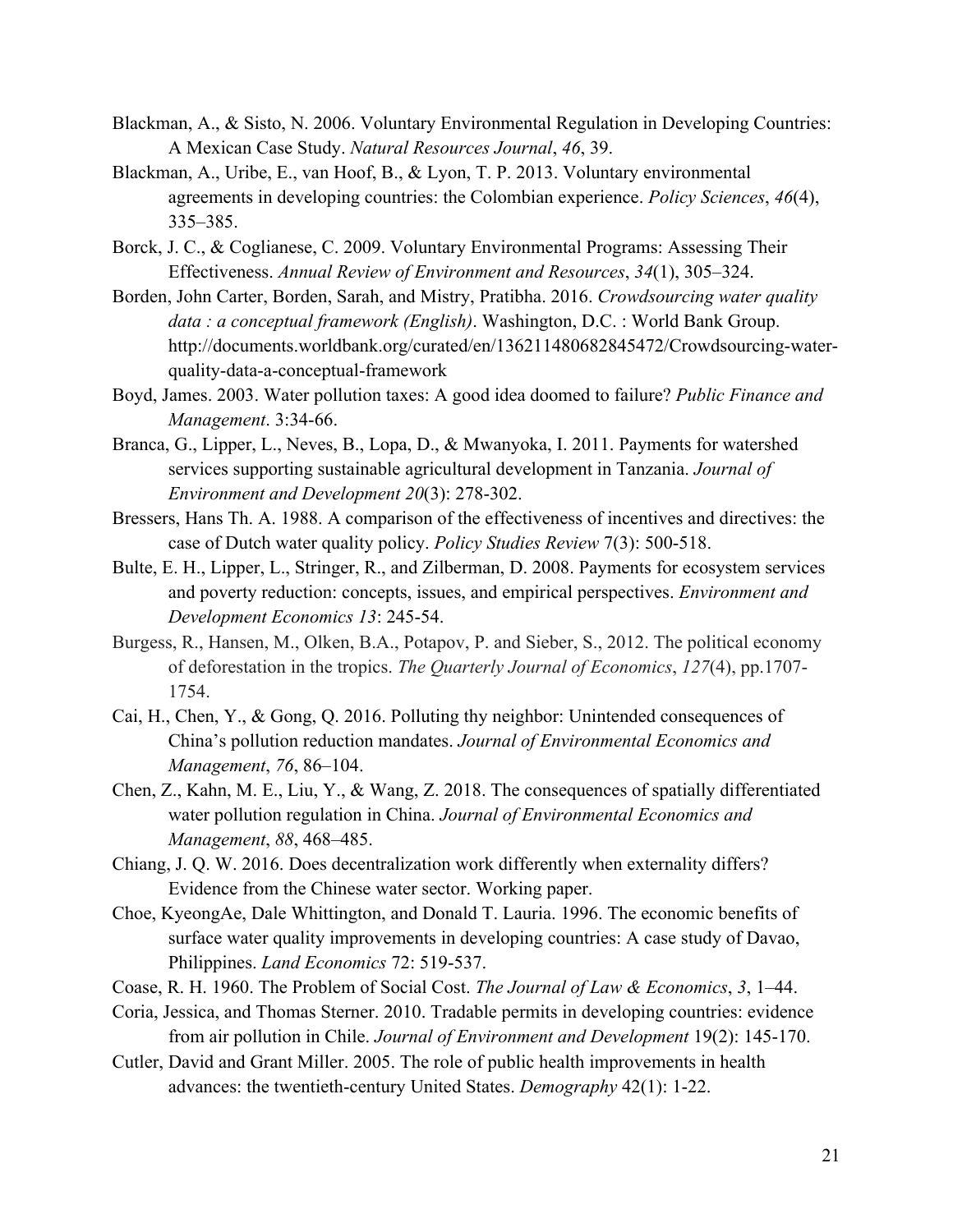- Dakkak, A. 2016. Water Pollution Worries in Developing World. Retrieved September 21, 2018, from https://www.ecomena.org/water-pollution/
- Dal Bó, Ernesto. 2006. Regulatory capture: a review. *Oxford Review of Economic Policy* 22(2): 203-226.
- Dasgupta, S., Hettige, H., & Wheeler, D. 2000. What improves environmental compliance? Evidence from Mexican industry. *Journal of Environmental Economics and Management*, *39*(1), 39-66.
- Dasgupta, Susmita, Benoit Laplante, Nlandu Mamingi, and Hua Wang. 2001. Inspections, pollution prices and environmental performance from China. *Ecological Economics* 36: 487-498.
- Dasgupta, Susmita, Jong Ho Hong, Benoit Laplante, and Nlandu Mamingi. 2006. Disclosure of environmental violations and stock market in the Republic of Korea. *Ecological Economics* 58: 759-777.
- Day, Brett, and Susana Mourato. 2002. Valuing river water quality in China. In: *Valuing the Environment in Developing Countries: Case Studies*, ed. David Pearce, Corin Pearce, and Charles Palmer, 25-66. Cheltenham, UK: Edward Elgar.
- Delaney, Liam, Mark McGovern, and James P. Smith. 2011. From Angela's Ashes to the Celtic tiger: Early life conditions and adult health. *Journal of Health Economics* 30: 1-10.
- Devoto, F., Duflo, E., Dupas, P., Parienté, W., & Pons, V. 2012. Happiness on Tap: Piped Water Adoption in Urban Morocco. *American Economic Journal: Economic Policy*, *4*(4), 68– 99.
- Do, Q.-T., Joshi, S., & Stolper, S. 2018. Can environmental policy reduce infant mortality? Evidence from the Ganga Pollution Cases. *Journal of Development Economics*, *133*, 306–325.
- Duflo, E., Greenstone, M., Pande, R., & Ryan, N. 2013. Truth-telling by Third-party Auditors and the Response of Polluting Firms: Experimental Evidence from India. *The Quarterly Journal of Economics*, *128*(4), 1499–1545.
- Duflo, E., Greenstone, M., Guiteras, R., & Clasen, T. 2015. *Toilets can work: Short and medium run health impacts of addressing complementarities and externalities in water and sanitation* (No. w21521). National Bureau of Economic Research.
- Earnhart Dietrich. 2004a. Panel data analysis of regulatory factors shaping environmental performance. *Review of Economics and Statistics* 86:391-401.
- Earnhart Dietrich. 2004b. Regulatory factors shaping environmental performance at publiclyowned treatment plants. *Journal of Environmental Economics and Management* 48:655- 81.
- Ebenstein, A. 2012. The Consequences of Industrialization: Evidence from Water Pollution and Digestive Cancers in China. *Review of Economics and Statistics*, *94*(1), 186–201.
- Feather, P., Hellerstein, D., & Hansen, L. 1999. Economic valuation of environmental benefits and the targeting of conservation programs: the case of the CRP. Agricultural Economic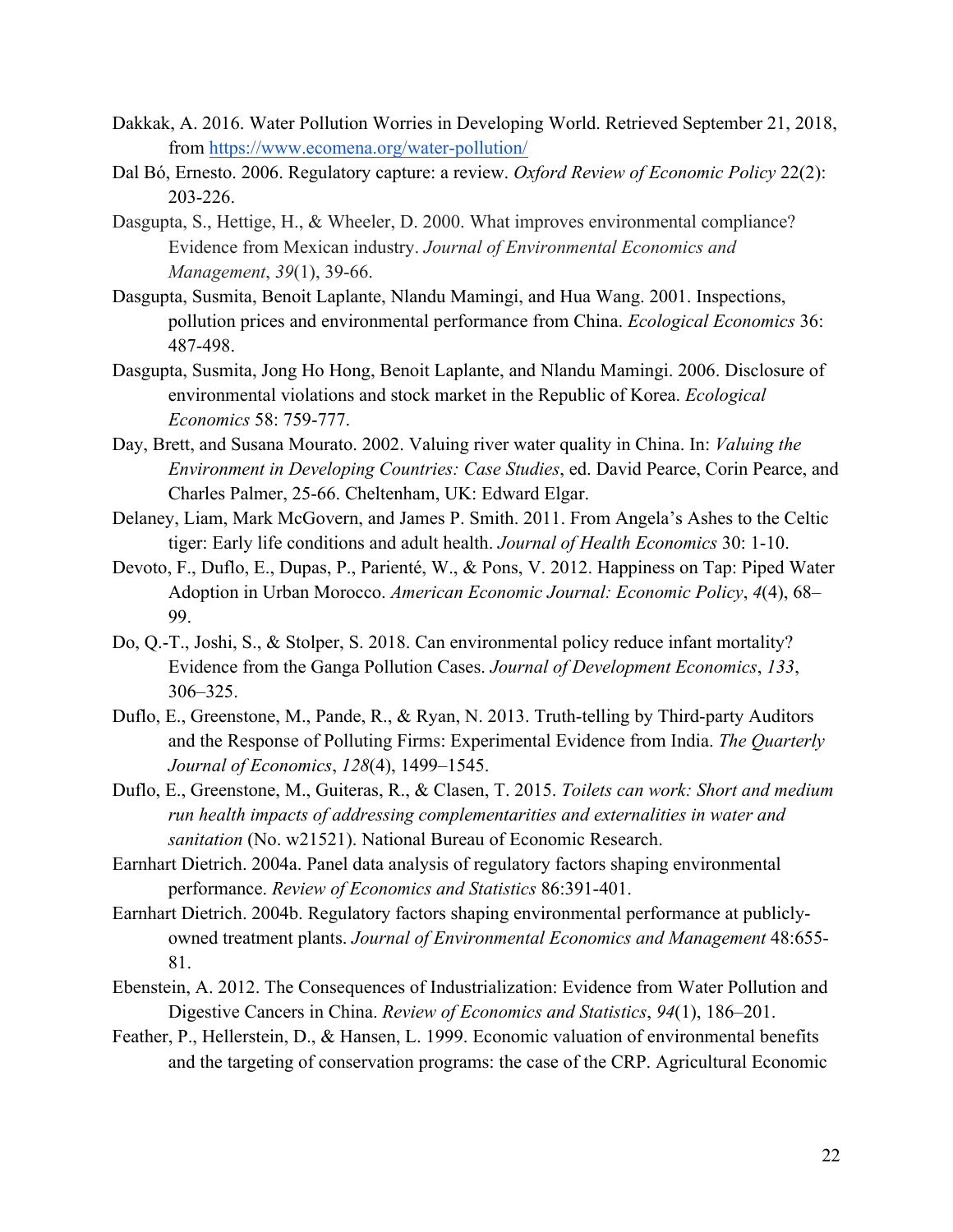Report No. 778, U.S. Department of Agriculture, Economic Research Service. Available at: https://ageconsearch.umn.edu/record/34027/files/ae990778.pdf.

- Ferraro, P. 2008. Asymmetric information and contract design for payments for environmental services. *Ecological Economics 65*: 810-821.
- Fisher-Vanden, K., & Olmstead, S. 2013. Moving Pollution Trading from Air to Water: Potential, Problems, and Prognosis. *Journal of Economic Perspectives*, *27*(1), 147–172.
- Galiani, Sebastian, Paul Gertler and Ernesto Schargrodsky. 2005. Water for life: the impact of the privatization of water services on child mortality. *Journal of Political Economy* 113(1): 83-120.
- García, J. H., Afsah, S., & Sterner, T. 2009. Which firms are more sensitive to public disclosure schemes for pollution control? Evidence from Indonesia's PROPER program. *Environmental and Resource Economics*, *42*(2), 151–168.
- García, J. H., Sterner, T., & Afsah, S. 2007. Public disclosure of industrial pollution: The PROPER approach for Indonesia? *Environment and Development Economics*, *12*(6), 739–756.
- Geruso, M., & Spears, D. 2018. Neighborhood Sanitation and Infant Mortality. *American Economic Journal: Applied Economics*, *10*(2), 125–162.
- Ghanem, D. and Zhang, J., 2014. 'Effortless Perfection:'Do Chinese cities manipulate air pollution data? *Journal of Environmental Economics and Management*, *68*(2), 203-225.
- Greenstone, M., & Hanna, R. 2014. Environmental Regulations, Air and Water Pollution, and Infant Mortality in India. *American Economic Review*, *104*(10), 3038–3072.
- Greenstone, M., & Jack, B. K. 2015. Envirodevonomics: A Research Agenda for an Emerging Field. *Journal of Economic Literature*, *53*(1), 5–42.
- Hagerty, N. 2019. *The Costs of Industrial Water Pollution to Agriculture in India*.
- Hamilton, J. T., 1995. Pollution as news: Media and stock market reactions to the Toxic Release Inventory data. *Journal of Environmental Economics and Management* 28, 98-113.
- He, Pan, and Bing Zhang. 2018. Environmental tax, polluting plants' strategies and effectiveness: evidence from China. *Journal of Policy Analysis and Management* 37(3): 493-520.
- Hu, Y. 2007. Implementation of voluntary agreements for energy efficiency in China. *Energy Policy*, *35*(11), 5541–5548.
- Innes, Robert, and Abdoul G. Sam. 2008. Voluntary pollution reductions and the enforcement of environmental law: an empirical study of the 33/50 program. *Journal of Law and Economics* 51(2): 271-296.
- Jack, B. K., Kousky, C., & Sims, K. R. E. 2008. Designing payments for ecosystem services: lessons from previous experience with incentive-based mechanisms. *Proceedings of the National Academy of Sciences 105*(28): 9465-9470.
- Jiang, T., & McKibbin, W. 2002. Assessment of China's pollution levy system: An equilibrium pollution approach. *Environment and Development Economics, 7*(1), 75-105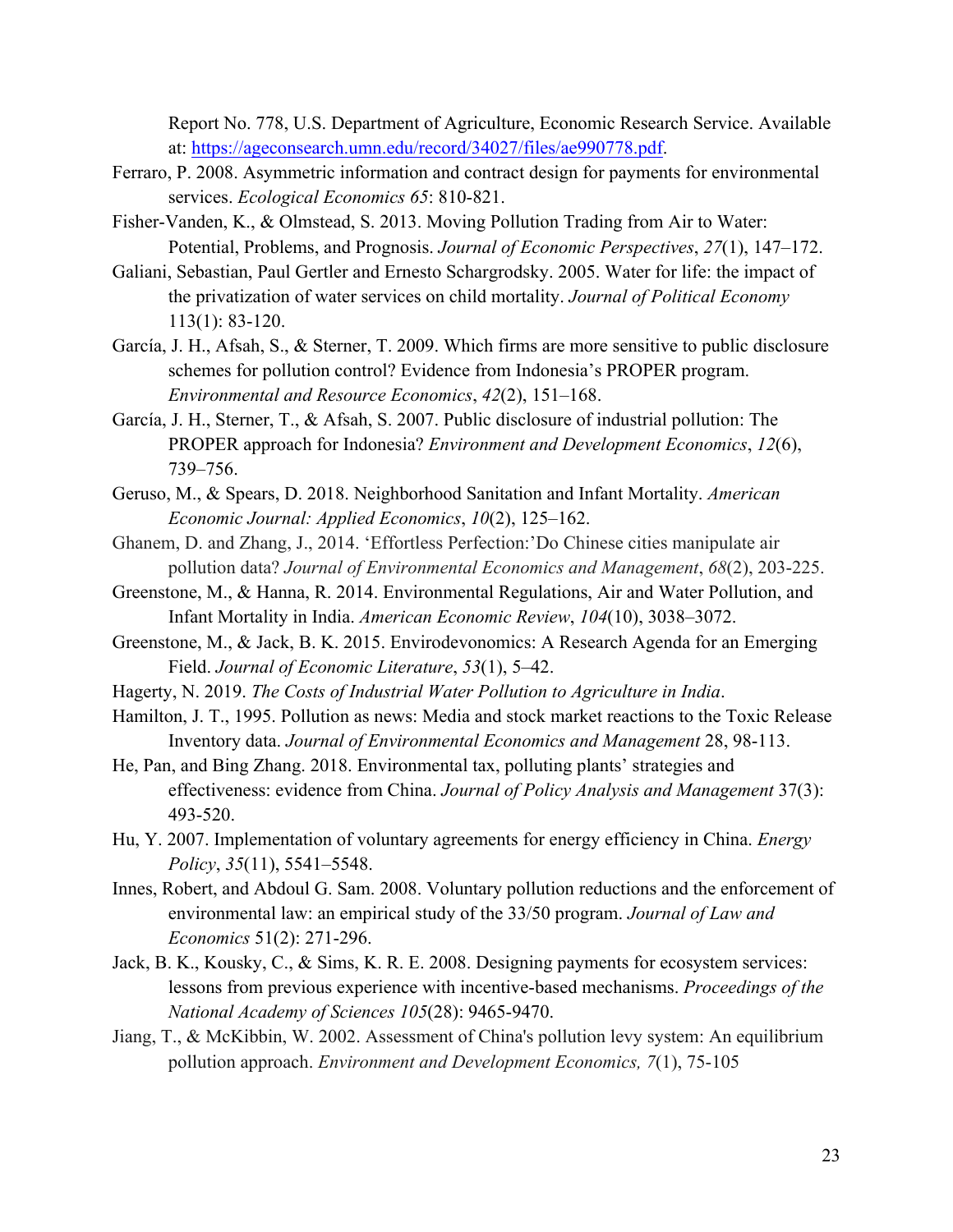- Jiménez, O. 2007. Voluntary agreements in environmental policy: an empirical evaluation for the Chilean case. *Journal of Cleaner Production*, *15*(7), 620–637.
- Kahn, M. E., Li, P., & Zhao, D. 2015. Water Pollution Progress at Borders: The Role of Changes in China's Political Promotion Incentives. *American Economic Journal: Economic Policy*, *7*(4), 223–242.
- Keiser, D. A., & Shapiro, J. S. 2019. Consequences of the Clean Water Act and the Demand for Water Quality. *Quarterly Journal of Economics* 134(1): 349-396.
- Khanna, Madhu, and Lisa A. Damon. 1999. EPA's voluntary 33/50 program: impact on toxic releases and environmental performance of firms. *Journal of Environmental Economics and Management* 37(1): 1-25.
- Khanna, M., Quimio, W. R. H., Bojilova, D., 1998. Toxics release information: A policy tool for environmental protection. *Journal of Environmental Economics and Management* 36(3), 243-266.
- Konishi, Yoshifumi, Jay Coggins, and Bin Wang. 2015. Water Quality Trading: Can We Get the Prices of Pollution Right? *Water Resources Research* 51:3126-3144.
- Kosoy, N., Martinez-Tuna, M., Muradian, R., & Martinez-Alier, J. 2007. Payments for environmental services in watersheds: insights from a comparative study of three cases in Central America. *Ecological Economics 61*: 446-455.
- Kremer, M., Leino, J., Miguel, E., & Zwane, A. P. 2011. Spring cleaning: Rural water impacts, valuation, and property rights institutions. *Quarterly Journal of Economics*, *126*(1), 145– 205.
- Kunce, Mitch, and Jason F. Shogren. 2005. On interjurisdictional competition and environmental federalism. *Journal of Environmental Economics and Management* 50: 212-224.
- Laplante, Benoit, and Paul Lanoie. 1994. The market response to environmental incidents in Canada: a theoretical and empirical analysis. *Southern Economic Journal* 60(3): 657-672.
- Lin, L. 2013. Enforcement of pollution levies in China. *Journal of Public Economics*, *98*, 32–43.
- Lipscomb, M., & Mobarak, A. M. 2017. Decentralization and Pollution Spillovers: Evidence from the Re-drawing of County Borders in Brazil. *The Review of Economic Studies*, *84*(1), 464–502.
- Meeks, R. C. 2017. Water Works: The Economic Impact of Water Infrastructure. *Journal of Human Resources*, *52*(4), 1119–1153.
- Mishra, Prajna Paramita. 2017. The benefits of improving urban lakes in mega cities: a revealed and stated preference approach applied to the Hussain Sagar in Hyderabad, India. *Environment and Development Economics* 22(4): 447-469.
- Moreno-Sanchez, R., Higinio Maldonado, J., Wunder, S., & Borda-Almanza, C. 2012. Heterogeneous users and willingness to pay in an ongoing payment for watershed protection initiative in the Colombian Andes. *Ecological Economics 75*: 126-134.
- Mussa, K. R., & Mwakaje, A. G. 2013. The impact of equitable payment for watershed services scheme on livelihoods in Tanzania: the case of Uluguru Mountains. *International Journal of Development and Sustainability 2*(2): 1031-1051.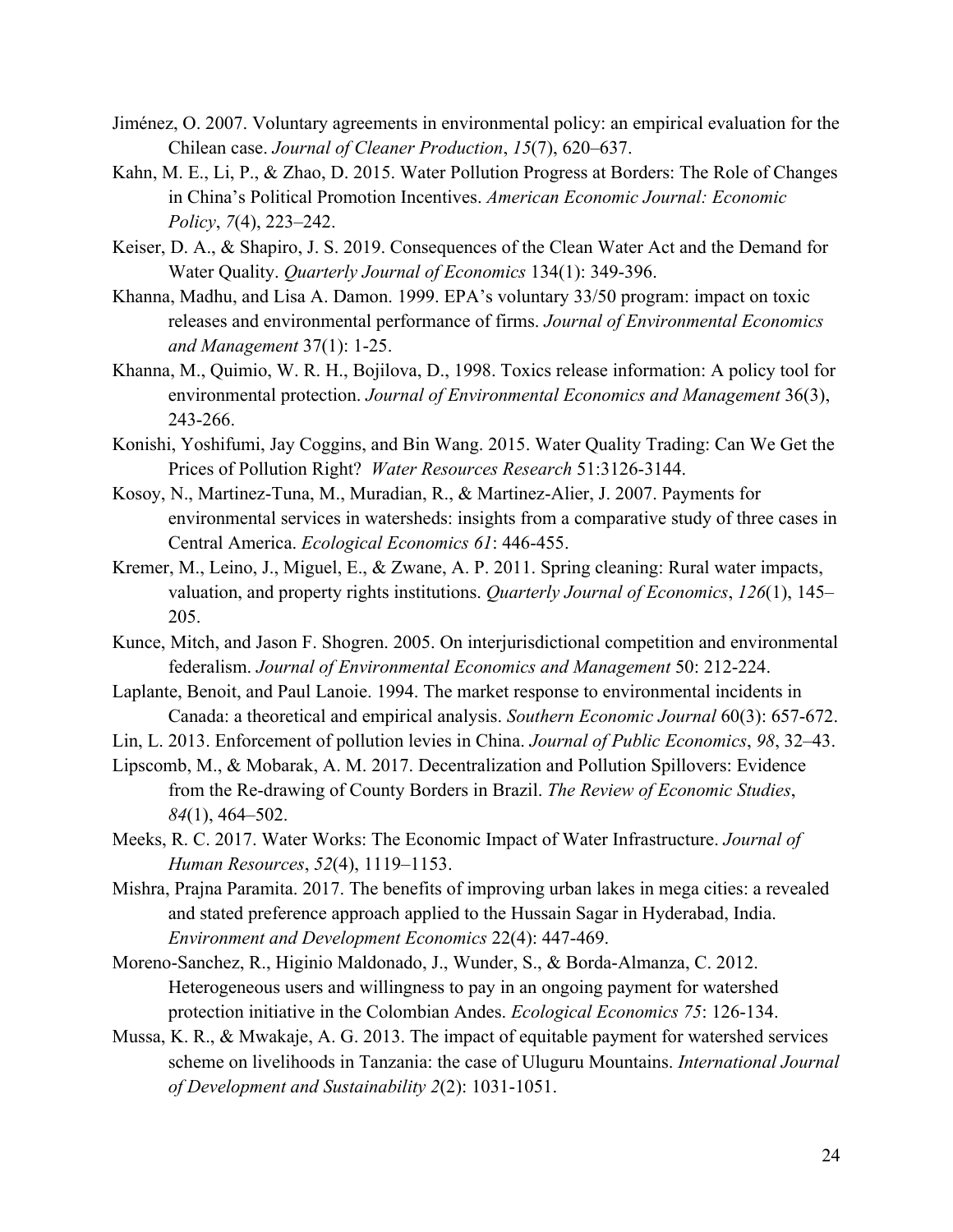- Oates, W. E., and R. Schwab. 1988. Economic competition among jurisdictions: efficiency enhancing or distortion inducing? *Journal of Public Economics* 35: 333-354.
- Oliva, P. 2015. Environmental Regulations and Corruption: Automobile Emissions in Mexico City. *Journal of Political Economy*, *123*(3), 686–724.
- Pagiola, S., Arcenas, A., & Platais, G. 2005. Can payments for environmental services help reduce poverty? An exploration of the issues and evidence to date from Latin America. *World Development 33*(2): 237-253.
- Pattanayak, S. K., Wunder, S., & Ferraro, P. J. 2010. Show me the money: do payments supply environmental services in developing countries? *Review of Environmental Economics and Policy 4*(2): 254-274.
- Powers, N., Blackman, A., Lyon, T. P., & Narain, U. 2011. Does Disclosure Reduce Pollution? Evidence from India's Green Rating Project. *Environmental and Resource Economics*, *50*(1), 131–155.
- Roberts, M. & Lubowski, R. 2007. Enduring impacts of land retirement policies: evidence from the Conservation Reserve Program. *Land Economics 83*(4): 516-538.
- Salzman, J., Bennett, G., Carroll, N., Goldstein, A., & Jenkins, M. 2018. The global status and trends of Payments for Ecosystem Services. *Nature Sustainability 1*: 136-144.
- Schaeffer, B.A., Hagy, J.D., Conmy, R.N., Lehrter, J.C. and Stumpf, R.P., 2012. An approach to developing numeric water quality criteria for coastal waters using the SeaWiFS satellite data record. *Environmental Science & Technology*, *46*(2), pp.916-922.
- Shimshack, Jay P. 2014. The economics of environmental monitoring and enforcement. *Annual Review of Resource Economics* 6: 339-360.
- Shimshack, Jay P., and Michael B. Ward. 2005. Regulator reputation, enforcement, and environmental compliance. *Journal of Environmental Economics and Management* 50: 519-540.
- Shimshack Jay P., and Michael B. Ward. 2008. Enforcement and over-compliance. *Journal of Environmental Economics and Management* 55:90-105.
- Shortle, James S., and Richard D. Horan. 2001. The economics of nonpoint pollution control. *Journal of Economic Surveys*. 15:255-289.
- Sigman, H. 2005. Transboundary spillovers and decentralization of environmental policies. *Journal of Environmental Economics and Management*, *50*(1), 82–101.
- Soares, Rodrigo R. 2007. Health and the evolution of welfare across Brazilian municipalities. *Journal of Development Economics* 84: 590–608.
- Spears, Dean. 2012. *How much international variation in child height can sanitation explain?*  World Bank Policy Research Working Paper No. 6351, Washington, DC: World Bank.
- State Council. 2015. Water Pollution Prevention & Control Action Plan. Retrieved October 5, 2018, from http://www.gov.cn/zhengce/content/2015-04/16/content\_9613.htm.
- Tiebout, Charles M. 1956. A pure theory of local expenditures. *Journal of Public Economics* 64(5): 416-424.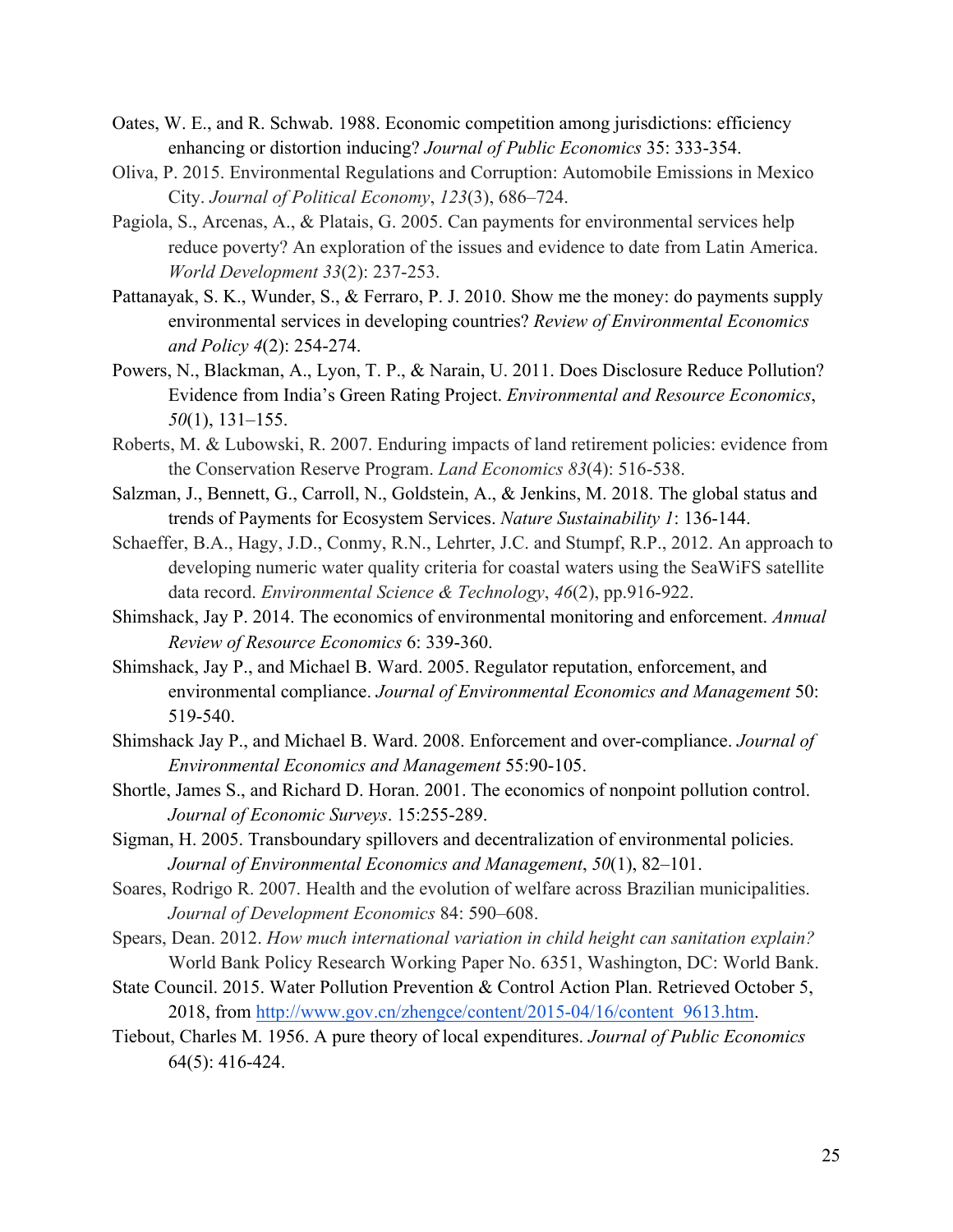- Tietenberg, T. 1998. Disclosure Strategies for Pollution Control. *Environmental and Resource Economics*, *11*(3–4), 587–602.
- U.S. Department of Agriculture. 2018. Conservation Reserve Program Monthly Summary. October. Available at: https://www.fsa.usda.gov/Assets/USDA-FSA-Public/usdafiles/Conservation/PDF/OCT2018%20Summary.pdf.
- Vidovic, Martina, and Neha Khanna. 2012. Is voluntary pollution abatement in the absence of a carrot or stick effective? Evidence from facility participation in the EPA's 33/50 program. *Environmental and Resource Economics* 52: 369-393.
- Vincent, Jeffrey, Rozali Mohamed Ali and Associates. 1997. *Environment and Development in a Resource-Rich Economy: Malaysia Under the New Economic Policy*: 328-335. Cambridge: Harvard Institute for International Development.
- Wang, H., and Wheeler, D., 1999. *Endogenous enforcement and effectiveness of China's pollution levy system*. Washington, DC: The World Bank.
- Wang, H., & Wheeler, D. 2003. Equilibrium pollution and economic development in China. *Environment and Development Economics, 8*(3), 451-466
- Wang, H., Mamingi, N., Laplante, B., & Dasgupta, S. 2003. Incomplete enforcement of pollution regulation: bargaining power of Chinese factories. *Environmental and Resource Economics*, *24*(3), 245-262.
- Wilson, John K., and Richard Damania. 2002. Corruption, political competition and environmental policy. *Journal of Environmental Economics and Management* 49: 516- 535.
- World Bank. 2006. *China Water Quality Management - Policy and Institutional Considerations*. World Bank Discussion Paper.
- Xinhua Net, 2018. National water quality monitoring network is established to ensure the accuracy of data (in Chinese). Retrieved February 1, 2019, from http://www.xinhuanet.com/local/2018-04/14/c\_1122682188.htm.
- Zhang, Bing, Xiaolan Chen, and Huanxiu Guo. 2018. Does central supervision enhance local environmental enforcement? Quasi-experimental evidence from China. *Journal of Public Economics 164*: 70-90.
- Zhang, J. 2012. The impact of water quality on health: Evidence from the drinking water infrastructure program in rural China. *Journal of Health Economics*, 31(1), 122-134.
- Zhang, Jing, and Lixin Colin Xu. 2016. The long-run effects of treated water on education: the rural drinking water program in China. *Journal of Development Economics* 122: 1-15.
- Zheng, G. & DiGiacomo, P. M. 2017. Uncertainties and applications of satellite-derived coastal water quality products. *Progress in Oceanography* 159: 45-72.
- Zheng, H., Robinson, B. E., Liang, Y.-C., Polasky, S., Ma, D.-C., Wang, F.-C., Ruckelshaus, M., Ouyang, Z.-Y., & Daily, G. C. 2013. Benefits, costs and livelihood implications of a regional payment for ecosystem service program. *Proceedings of the National Academy of Sciences 110*(41): 16681-16686.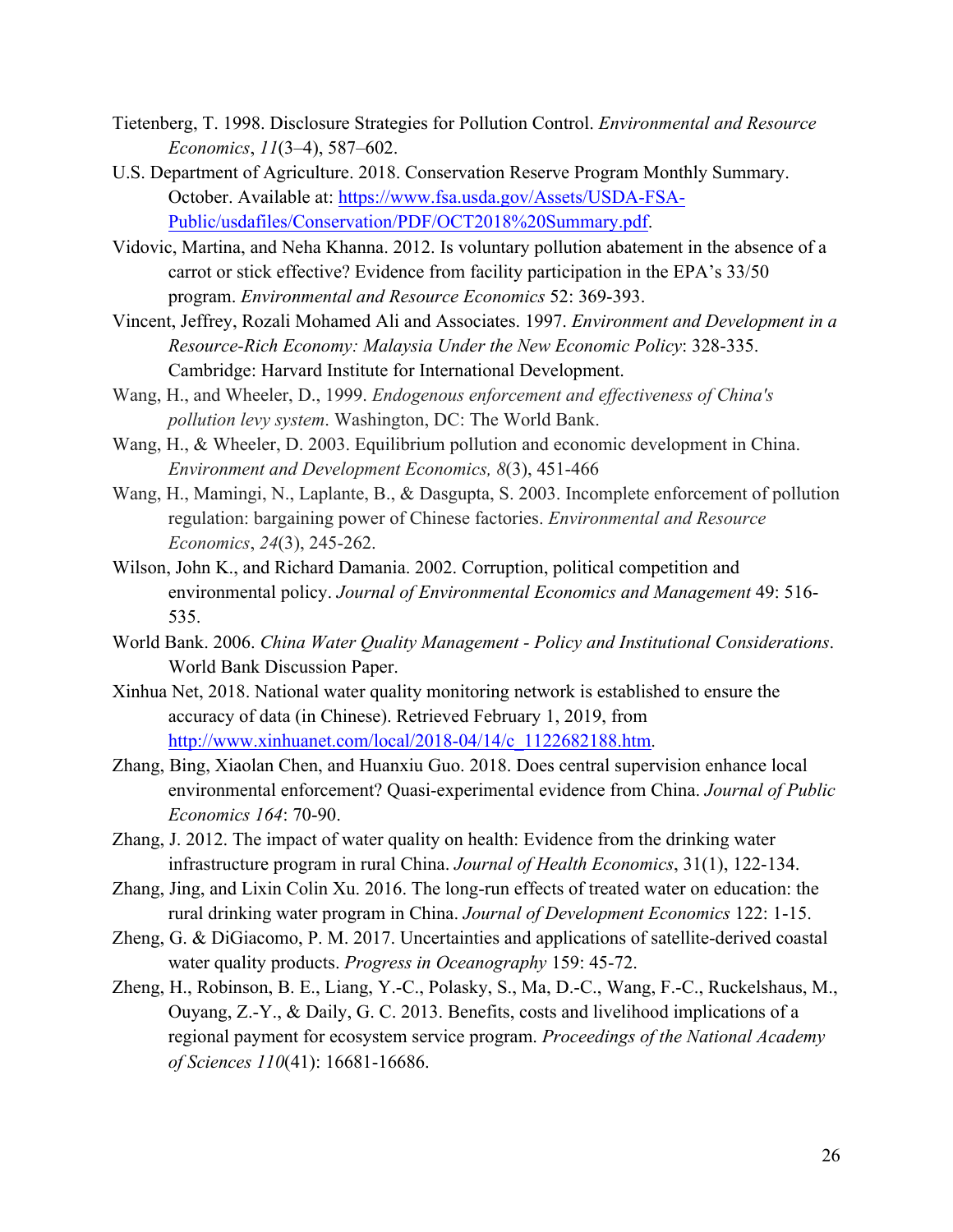Zhou, Rong, Zhang Bi and Kathleen Segerson. 2019. Evaluating voluntary environmental programs with spillover effects. *Journal of the Association of Environmental and Resource Economists* 7(1): 145-180.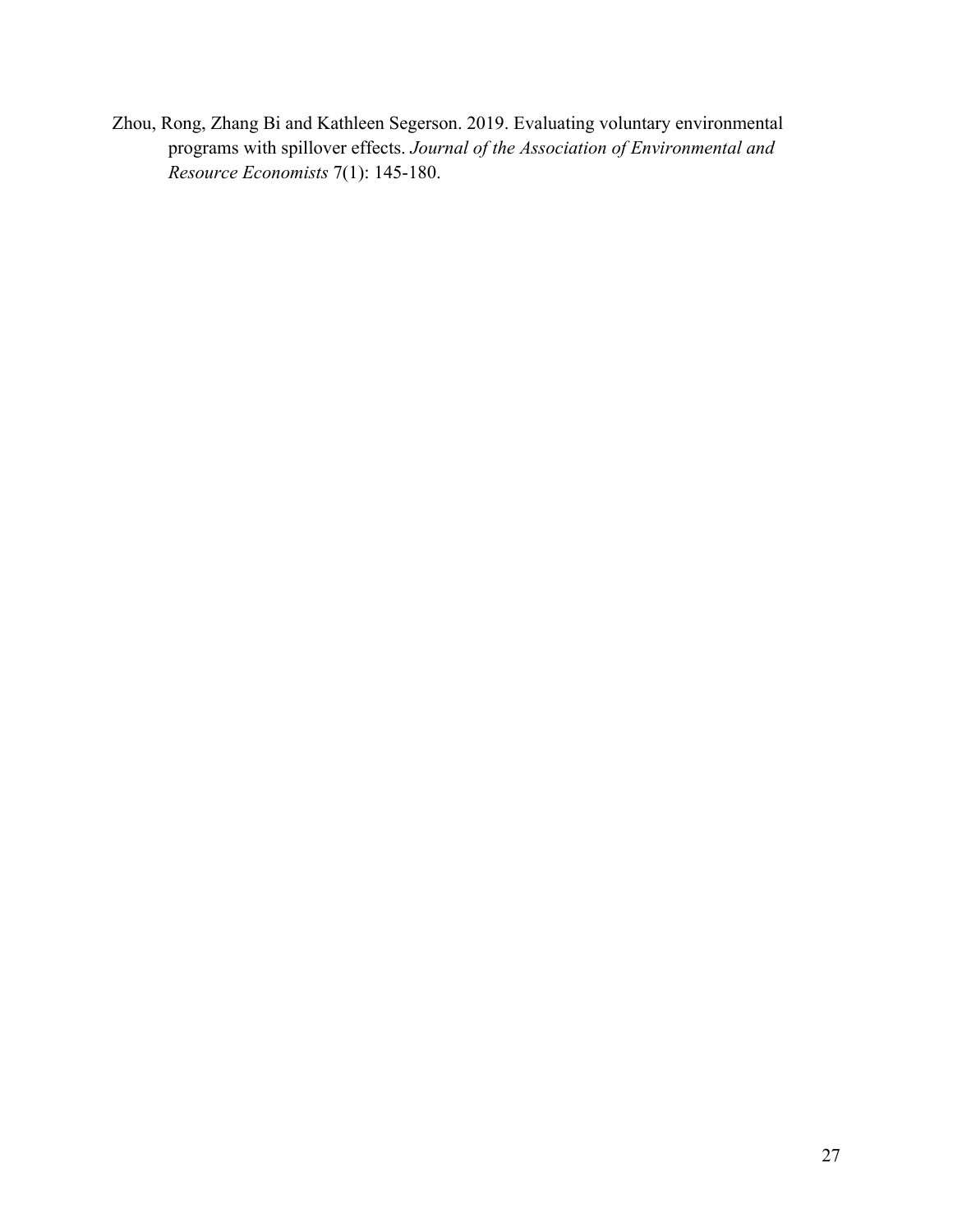#### Table 1. Empirical evidence on the impacts of water pollution control policies in developing countries

|                                                                                         |                                                             | <b>Environmental impacts</b><br>Ambient water                                                                                                                                               |                                                      | <b>Health impacts</b><br>Reduced    |                                                                      |                                                                           | Socioeconomic impacts<br><b>Labor market</b> |                            |                                                                                                                                                                                                          | <b>Education and</b>                                        | <b>Cost-effectiveness</b> | <b>Unintended consequences</b>           |                     |
|-----------------------------------------------------------------------------------------|-------------------------------------------------------------|---------------------------------------------------------------------------------------------------------------------------------------------------------------------------------------------|------------------------------------------------------|-------------------------------------|----------------------------------------------------------------------|---------------------------------------------------------------------------|----------------------------------------------|----------------------------|----------------------------------------------------------------------------------------------------------------------------------------------------------------------------------------------------------|-------------------------------------------------------------|---------------------------|------------------------------------------|---------------------|
| Water pollution control policies<br>Prescriptive<br>Technology<br>standards<br>policies |                                                             | <b>Reduction in</b><br>emissions/effluent<br>Greenstone and Hanna Greenstone and<br>2014                                                                                                    | quality<br>improvement<br>Hanna 2014                 | Reduced<br>morbidity                | premature<br>mortality                                               | <b>Water supply</b><br>behavior                                           | Capacity<br>building                         | Capital market alleviation | and poverty                                                                                                                                                                                              | cognitive<br>development                                    | Cost-effectiveness        | <b>Strategic regulatory</b><br>avoidance | <b>Rent-seeking</b> |
|                                                                                         | Performance<br>standards                                    | <b>Afsah and Makarim</b><br>1999; Dasgupta et al.<br>2000; Duflo et al 2013;<br>Zhang et al. 2018                                                                                           |                                                      |                                     | Do et al. 2018                                                       |                                                                           |                                              |                            |                                                                                                                                                                                                          |                                                             |                           | Kahn et al. 2015; Chen<br>et al. 2018    | Duflo et al. 2013   |
| Market-based<br>policies                                                                |                                                             | Jiang and McKibbin<br>2002; Wang and<br>Wheeler 2003;<br>Wang and Wheeler<br>1999; Wang 2000; He<br>and Zhang 2018;<br>Ebenstein 2012;<br>Blackman 2006;<br>Vincent 1993;<br>Vincent et al. | Ebenstein<br>2012; Bluffstone                        |                                     |                                                                      |                                                                           | Besley and                                   |                            |                                                                                                                                                                                                          |                                                             |                           |                                          |                     |
|                                                                                         | <b>Pollution taxes</b><br><b>Tradable permits</b>           | 1997; Bluffstone 2003 2003<br>Tietenberg 1998;                                                                                                                                              |                                                      |                                     | Ebenstein 2012                                                       |                                                                           | Persson 2013                                 |                            |                                                                                                                                                                                                          |                                                             | Ebenstein 2012            | Cai et al. 2016, Lin 2013                |                     |
|                                                                                         | <b>Information</b><br>disclosure                            | Blackman et al. 2004;<br>Garcia et al. 2007,<br>2009; Powers et al.<br>2011                                                                                                                 |                                                      |                                     |                                                                      | Madajewicz et al.<br>2007; Barnwal et<br>al. 2017; Bennear<br>et al. 2013 |                                              | Dasgupta et al.<br>2001a   |                                                                                                                                                                                                          |                                                             |                           |                                          |                     |
|                                                                                         | <b>Payments for</b><br>ecosystem services Zheng et al. 2013 | Pargal and Wheeler<br>1996; Blackman et al.<br>2006; Blackman and<br>Sisto 2006; Blackman et<br>al. 2010; Jiménez                                                                           | Moreno-Sanchez et<br>al. 2012, Branca et<br>al. 2011 |                                     |                                                                      |                                                                           |                                              |                            | Pagiola et al.<br>2005; Bulte et al.<br>2008; Zheng et al.<br>2013; Alix-Garcia<br>et al. 2015, 2018;<br>Branca et al. 2011;<br>Pattanayak et al.<br>2010, Mussa &<br>Mwakaje 2013;<br>Kosoy et al. 2007 |                                                             | Zheng et al. 2013         | Pattanayak et al. 2010                   |                     |
| Voluntary<br>approaches<br>Infrastructure<br>investments                                |                                                             | 2007; Hu 2007;<br>Blackman et al. 2013                                                                                                                                                      | Blackman et al.<br>2010                              | Zhang 2012;<br>Duflo et al.<br>2015 | Galiani et al.<br>2005; Soares<br>2007; Geruso<br>and Spears<br>2018 |                                                                           |                                              |                            | Zhang 2012;<br>Spears 2012                                                                                                                                                                               | Sekhri 2013;<br>Devoto et al.<br>2012; Zhang and<br>Xu 2016 |                           |                                          |                     |
| Color code:<br>black: causal<br>analysis                                                |                                                             |                                                                                                                                                                                             |                                                      |                                     |                                                                      |                                                                           |                                              |                            |                                                                                                                                                                                                          |                                                             |                           |                                          |                     |

analysis<br>blue: descriptive and non-causal empirical studies orange: review article green: qualitative study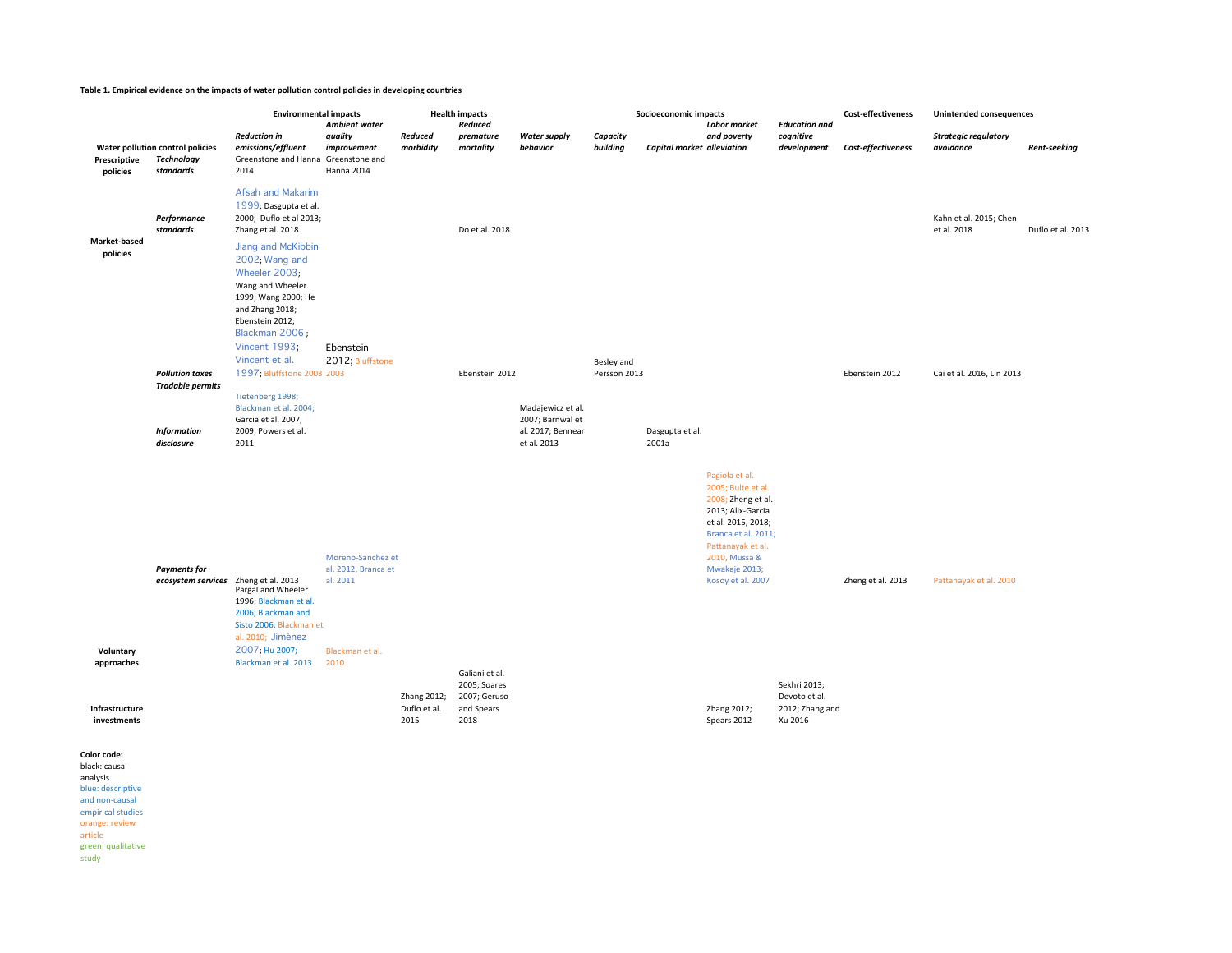# **A. Online Appendix**

Table A summarizes the literature's coverage of water pollution control policies in industrialized countries. Ironically, these countries have created and piloted market-based approaches and promoted them internationally as effective and cost-effective solutions to pollution problems, but we find no causal estimates of the impacts of taxes and tradable permits on water quality in such settings. This is mostly due to the fact that industrialized countries have infrequently implemented such policies. However, the evidence gap in market-based approaches to water pollution control is striking, given the general availability of water quality data in these settings. European countries have used water pollution taxes for many decades, and the U.S. CRP (a PES program with water quality goals) was established in 1985, yet we have no plausibly causal estimates of these policies' impacts on water quality or (secondarily) their costeffectiveness relative to alternative approaches. In contrast, several studies have examined the impacts of voluntary pollution control policies, perhaps due to an inherent skepticism of these programs' potential.

The historical impacts of major water pollution control investments in the United States and other industrialized countries are well-studied. Not surprisingly, we identify no studies that empirically estimate health impacts from ambient water pollution control policies more recently in these settings. Significant health impacts, where raw water quality is already fairly high, may be unlikely.